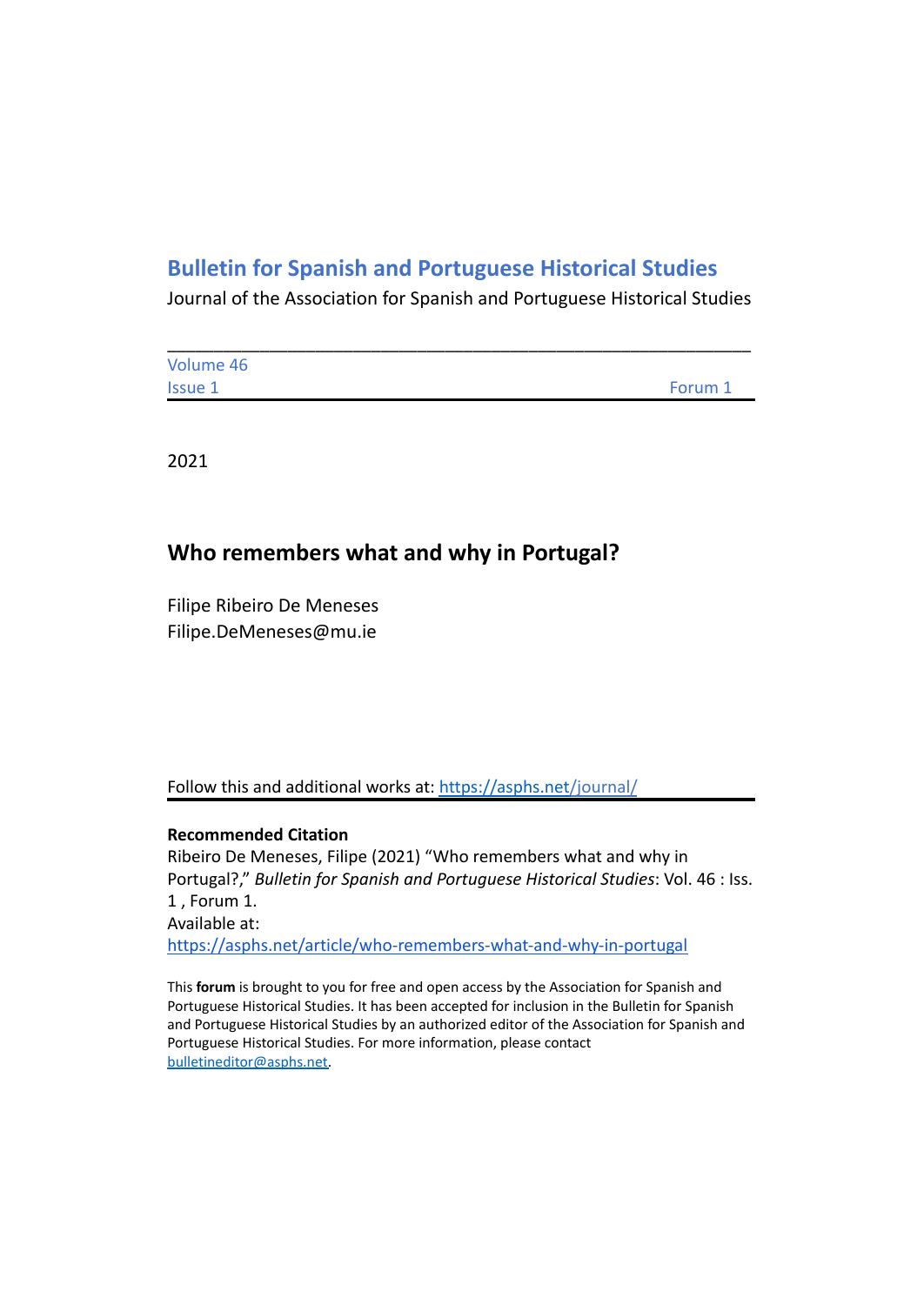#### **Keynote Delivered at the ASPHS 2021 Annual Conference**

#### **Who remembers what and why in Portugal?**

#### **Filipe Ribeiro De Meneses**

If national anthems carry didactic meanings for those asked to sing them at regular intervals throughout their lives, then no people should be as aware of the power of a collective, or historical memory, as the Portuguese. After all, their anthem, *A Portuguesa*, asks them to consult their own individual memory in order to divine the way forward in times of crisis, in order to arrive at a collective outcome:

Pelas brumas da memória Oh Pátria sente-se a voz Dos teus egrégios avós Que haverá de guiar-te à vitória.

This positing of a shared knowledge inherited from the past, which has to be rediscovered to solve the country's ills, was not a one-off poetic device by the lyricist Henrique Lopes de Mendonça; it lay at the heart of the late  $19<sup>th</sup>$ century Republicans' explanation for Portugal's decline on the world stage, a decline that could be reversed by doing away with the institutions whose pernicious action had of late suffocated Portuguese virtues— the monarchy and the Church— and obscured the country's glorious past. Answering an insult to Portugal would be the event that would trigger this badly needed reaction, leading to a collective reawakening and redemption.

*A Portuguesa* was not commissioned as an anthem; it was a patriotic song adopted as the national anthem in 1911, after the Republican revolution of October 1910, precisely because it reflected so much of the Republican Party's agenda. It was a rousing call to arms after the 1890 British ultimatum over the fate of the territory that constitutes today's Zambia, Zimbabwe and Malawi, an event which added much fuel to the republican flame during the "mapa cor-de-rosa" controversy.<sup>1</sup> But it was also an injunction to the Portuguese, an order to live up to their past and reforge their nation in a new guise. Republican education was modelled on this idea of allowing the

<sup>&</sup>lt;sup>1</sup> This crisis, which shook the country and hurt the constitutional monarchy, adds weight to Valentim Alexandre's claim that "[t]he colonial question lies at the heart of modern Portugal's political life and of all fundamental national policy options. It has determined the fate of movements and regimes." Alexandre adds that "[i]ts weight is largely a product of the longevity of the Portuguese imperial tradition, initiated in the 15<sup>th</sup> century when the first trading posts and fortifications were established on the western coast of Africa." Alexandre, "The Colonial Empire," in António Costa Pinto (ed.), *Contemporary Portugal: Politics, Society and Culture* (Boulder CO: Social Science Monographs, 2003), 63-84, p. 63.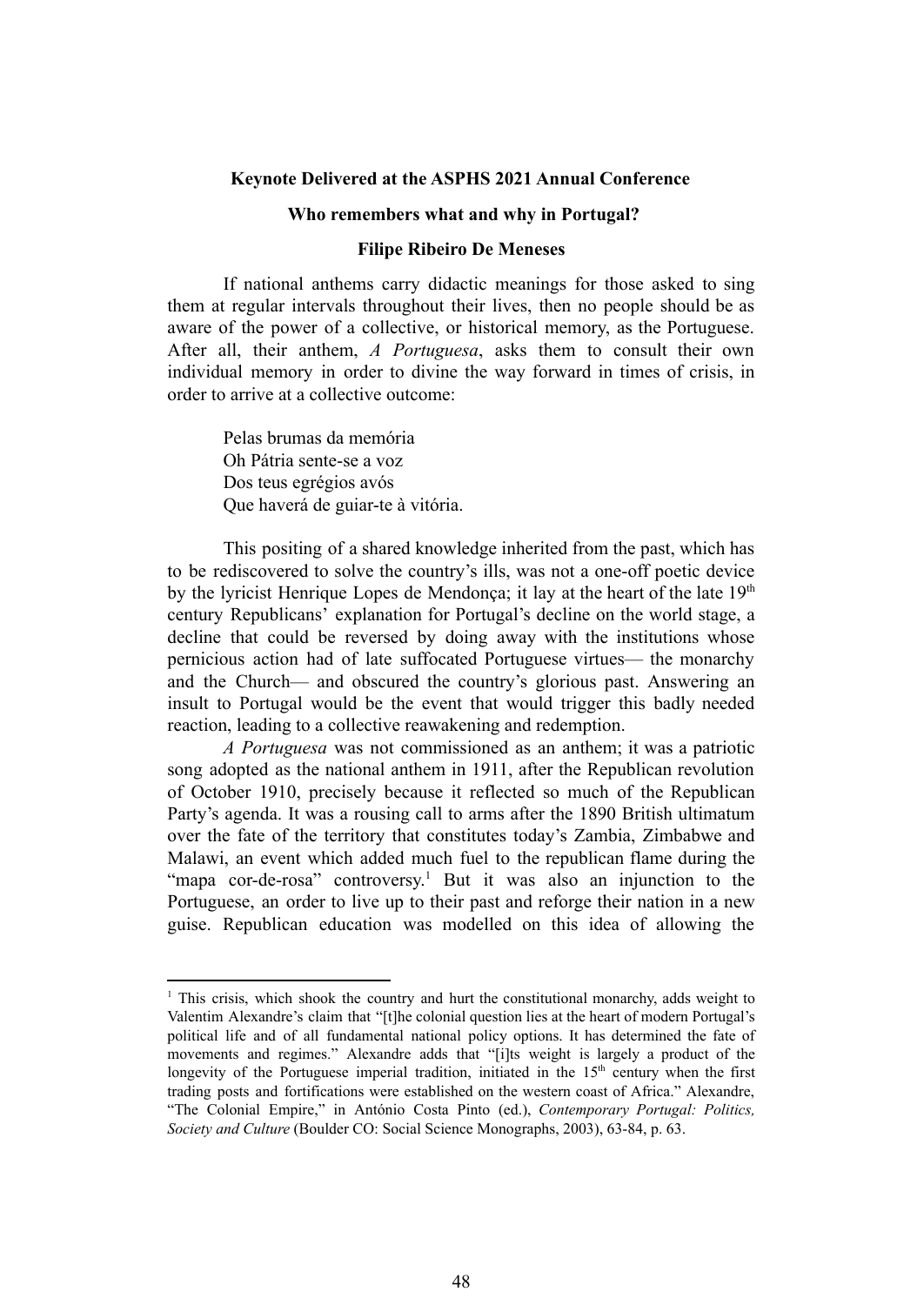Portuguese to rediscover their past greatness, of being guided by it.<sup>2</sup> It was present in school programmes; it was present in the propaganda that surrounded the country's participation in the First World War.<sup>3</sup>

Like the current flag, the anthem survived the other great changes of regime that marked the Portuguese  $20<sup>th</sup>$  century: the gradual creation of Salazar's New State and then the emergence of a parliamentary democracy from the 1974-75 revolutionary period. If during the New State the spreading of Christianity was enshrined as the prime motivation for the 'Discoveries' and primary-school education focused on heroic deeds of Portuguese sailors and soldiers, after 1975 that reading of the past changed again. The spiritual dimension of Portugal's expansion in the fifteenth and sixteenth centuries was replaced by more materialistic concerns, which sought to explain, in primarily rational and economic terms, the enterprise of Empire, setting aside more general ethical questions about its human cost. This still left room for a certain amount of admiration for the scientific achievements of the age and Portugal's pioneering role in bringing together the various parts of the world, while carrying a warning about the need for good government. In other words, it created a usable narrative about the Portuguese as a positive force in history, around which to hang the ornaments of the new, democratic, and European Portugal.

The anthem tells the Portuguese to look to the past for guidance, to learn from it. Do they do so? It could be argued that the reverse is actually the case— that, for the most part, they have avoided thinking critically about, or considering the consequences, of what happened in their distant or recent past. For a number of decades, the Portuguese have been able to coexist with significantly different interpretations of quite fundamental aspects of their recent history. What is the name, for example, of the current regime? In terms of the  $20<sup>th</sup>$  century, one can talk about the Constitutional Monarchy (which lasted until 1910); the First Republic (1910-1926); the Military Dictatorship (1926-c.1932); and Salazar's New State (c.1932-1974). After that it becomes less clear: the acronym PREC (Processo Revolucionário em Curso) is used as a shorthand for the period between April 1974 and November 1975, but there is no consensus in terms of the regime created by the Constitution of 1976. Is

<sup>2</sup> Monteiro and Costa Pinto write, "[t]he cultural construction of the nation […] accepted the declared objective of discovering the roots of a national identity within Portugal's historical legacy and its popular culture as the basis for the political order that they [the republicans] were seeking to create." Nuno G. Monteiro and António Costa Pinto, "Cultural Myths and Portuguese National Identity," in Costa Pinto (ed.) *Contemporary Portugal*…, 47-62, p. 53.

<sup>&</sup>lt;sup>3</sup> A useful summary of the republican approach to education can be found in Maria Cândida Proença, "A Educação," in Fernando Rosas and Maria Fernanda Rollo (eds), *História da Primeira República Portuguesa* (Lisbon: Tinta da China, 2010), 169-89. On Portuguese war propaganda, see Filipe Ribeiro de Meneses, "Sacred Union or Radical Republic? The Dilemmas of Wartime Propaganda in Portugal, 1916-1917," *Journal of Iberian & Latin American Studies*, Vol. 5, no. 1 (June 1999), 77-92.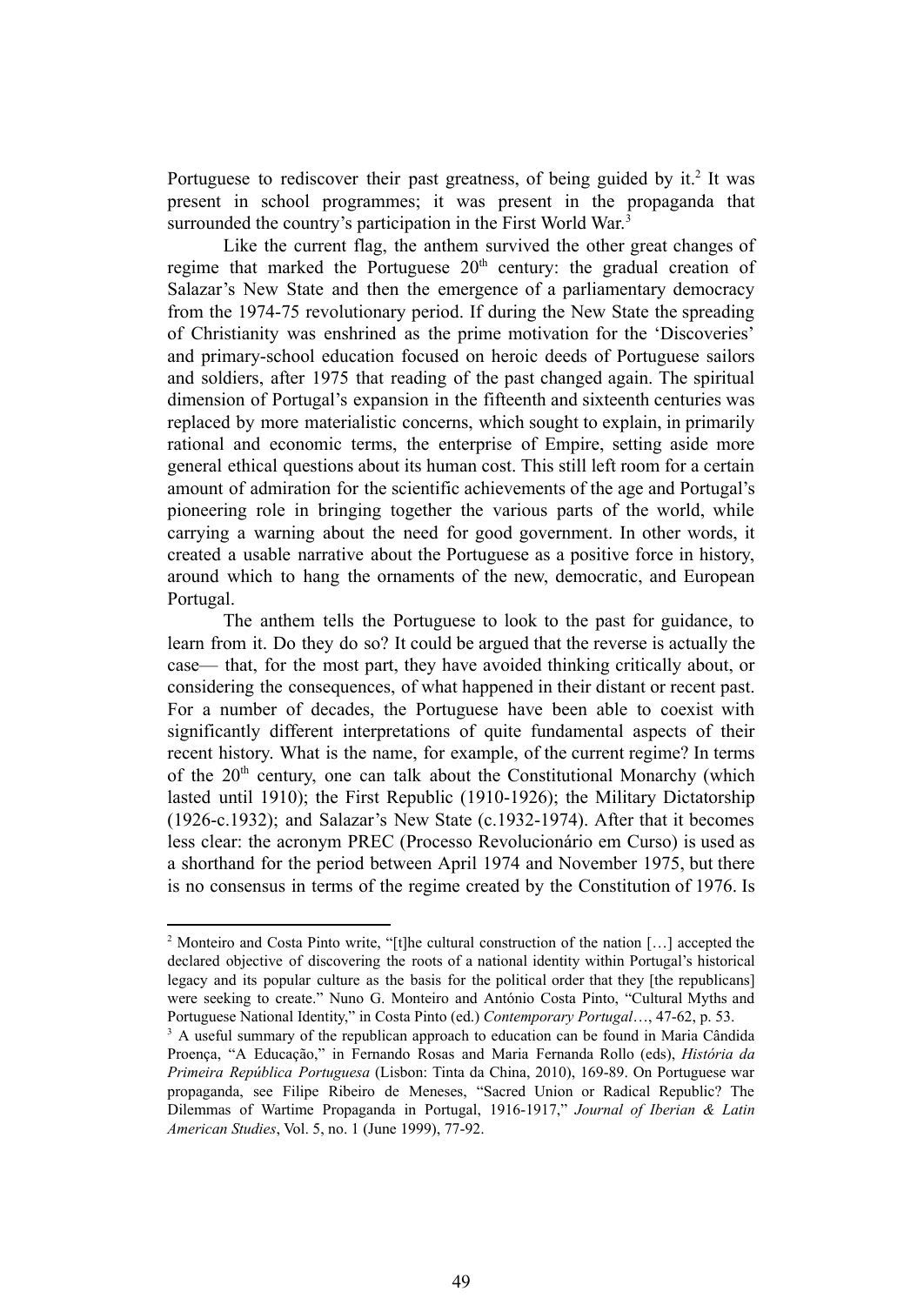it the Second Republic? The Third? It depends on one's ideological starting point. There is also no consensus regarding what happened between April 1974 and November 1975. The phrase 'transition to democracy' suggests a consensus about the process and its outcome that did not exist at the time. Was it a carefully negotiated process (more or less like Spain's) that finally saw the outcome that most Portuguese desired?<sup>4</sup> Was it a genuine social revolution that went as far as it could in the face of Portugal's NATO membership and strategic location as the westernmost country in continental Europe, and whose inheritance lives on in the protections afforded by the Constitution? Or was it a genuine popular revolution that could have gone much further had it not been for the betrayal of the Communist Party?<sup>5</sup> And what was the name of the conflicts fought in Africa in the 1960s and 70s, which indisposed the New State and the Army and brought about the events of 25 April 1974— did they form, taken as a whole, the *Guerra do Ultramar* (as they were known during the New State), the *Guerra Colonial* (the preferred designation of the left) or the more anodyne *Guerra de África*? What name should be given to the monuments that commemorate these conflicts?<sup>6</sup>

When we begin to drill down into these periods, we find that there are many other questions that have never been convincingly resolved one way or another, so that the Portuguese happily coexist with conflicting interpretations of crucial issues; the most telling of these, in relation to the present regime is whether Prime Minister Francisco Sá Carneiro and Defence Minister Adelino Amaro da Costa, with a number of other people, including their partners, were murdered in 1980 or whether their aeroplane crash was an accident.<sup>7</sup> Yet

<sup>4</sup> For a useful comparison of the Spanish and Portuguese transitions to democracy see Pamela Radcliff, "Unsettling the Iberian Transitions to Democracy of the 1970s," in Javier Muñoz-Basols, Laura Lonsdale and Manuel Delgado (eds), *The Routledge Companion to Iberian Studies* (Abingdon & NY: Routledge, 2017), 450-461.

<sup>&</sup>lt;sup>5</sup> The different interpretations reflect different political points of view. For different interpretations of what happened after 25 April 1974, see, for example, Kenneth Maxwell, *The Making of Portuguese Democracy* (Cambridge: Cambridge University Press, 1995); Raquel Varela, *A História do PCP na Revolução dos Cravos* (Lisbon: Bertrand, 2011); Zita Seabra, *Foi Assim* (Lisbon: Aletheia, 2007).

<sup>6</sup>See, for example, "Memorial do Porto aos Combatentes do Ultramar 'merecia debate público,'" *Público*, 6 March 2021. At issue is the name of a memorial in Oporto, which reproduces the terminology employed by the New State while the conflict was being fought, and the fact that, according to the left-wing Bloco de Esquerda and its councillor, Pedro Lourenço, it omits, and therefore perpetuates, the "forgetting about the principal victims of the war, those who were effectively oppressed for decades on end." In other words, the monument "subordinates the veterans, many of whom were forced to fight, to a certain vision of the New State." It is worth noting, however, that there exists in Lisbon a *Monumento aos Combatentes do Ultramar*, which serves as the focal point for national commemoration events.

<sup>7</sup>Much has been written about Camarate. The state of play, as far as the *Assembleia da República* is concerned, can be found in "X Comissão Parlamentar de Inquérito à Tragédia de Camarate. Relatório Final." See

https://app.parlamento.pt/webutils/docs/doc.pdf?path=6148523063446f764c32467959584277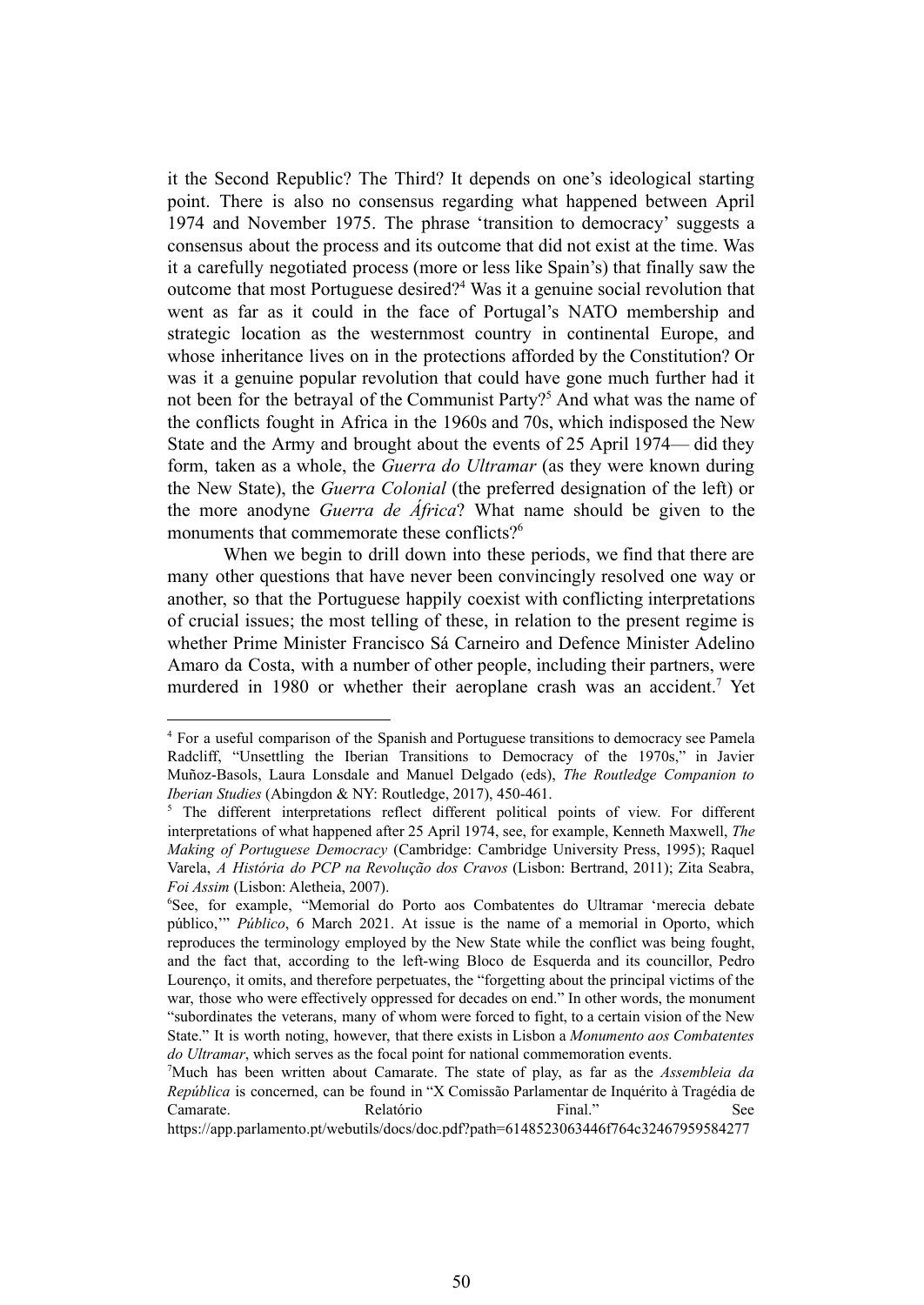despite this lack of consensus over fundamental issues, Portugal has ploughed its course since 1976, enjoying what has been a uniquely stable period in its long history: presidents are lawfully elected, as are parliaments; governments are appointed by the former taking into account the make-up of the latter; parties rotate peacefully in power. After a rocky start, it seemed as if absolute parliamentary majorities could be regularly achieved by individual parties; but coalitions are now the norm, whether formal or informal. The Constitution has been revised a number of times and, of course, the country joined the EEC, now EU, thereafter adopting the Euro and signing the relevant treaties (although neither the Constitution nor these treaties have ever been put to the people in a referendum). Portugal is also a founding member of the Comunidade dos Países de Língua Portuguesa (CPLP), an international organisation designed to coordinate the efforts of the Portuguese-speaking countries of the world. Portugal seems, then, to have navigated the transition from authoritarianism and colonialism to democracy, the European project and global citizenship with remarkable ease. It has provided a President of the European Commission, José Manuel Durão Barroso while another former Prime Minister, António Guterres, is currently the Secretary-General of the UN— the first full Secretary-General from a former colonial power.

This is not to suggest, of course, that the country should, or even could, stop to debate these issues thoroughly, until agreement at last emerges: that, of course, is absurd. But it is remarkable how little consensus has existed on such weighty topics, and how violent controversies can become, despite which the country has lived its life, apparently untroubled, until the very recent past. For a long time, opposing views could be absorbed and contained as a matter of concern for a relatively small section of the population. Most Portuguese were content to focus on the future, secure in the apparent knowledge that the European Union was a sort of promised land, a guarantee that all would henceforth be well. However, changing circumstances are bringing divisions about Portugal's past to the fore in a way that politicizes them, reopening old wounds and threatening consensus on more fundamental matters. There is certainly a sense that something has changed recently. But what, and why?

While the memory debate was centered on the New State's domestic policies— on what, one might say, the Portuguese did to each other in the 20<sup>th</sup> century— it could only agitate a narrow sector of the population: those, mostly on the far left, including the Communist Party, who had direct experience of the Salazar regime's political violence, having suffered arrest, torture and/or exile because of their convictions and actions. Their experiences endow them, they believe, with the right, or even the duty, to speak out against anything they see as the whitewashing of the New State's crimes. Strong in the

<sup>4</sup>f6a63334e7a637664326c756157357059326c6864476c3259584d7657456c4a4c33526c65485 27663793977616e49304d54457457456c4a587a45756347526d&fich=pjr411-XII\_1.pdf&Inlin e=true.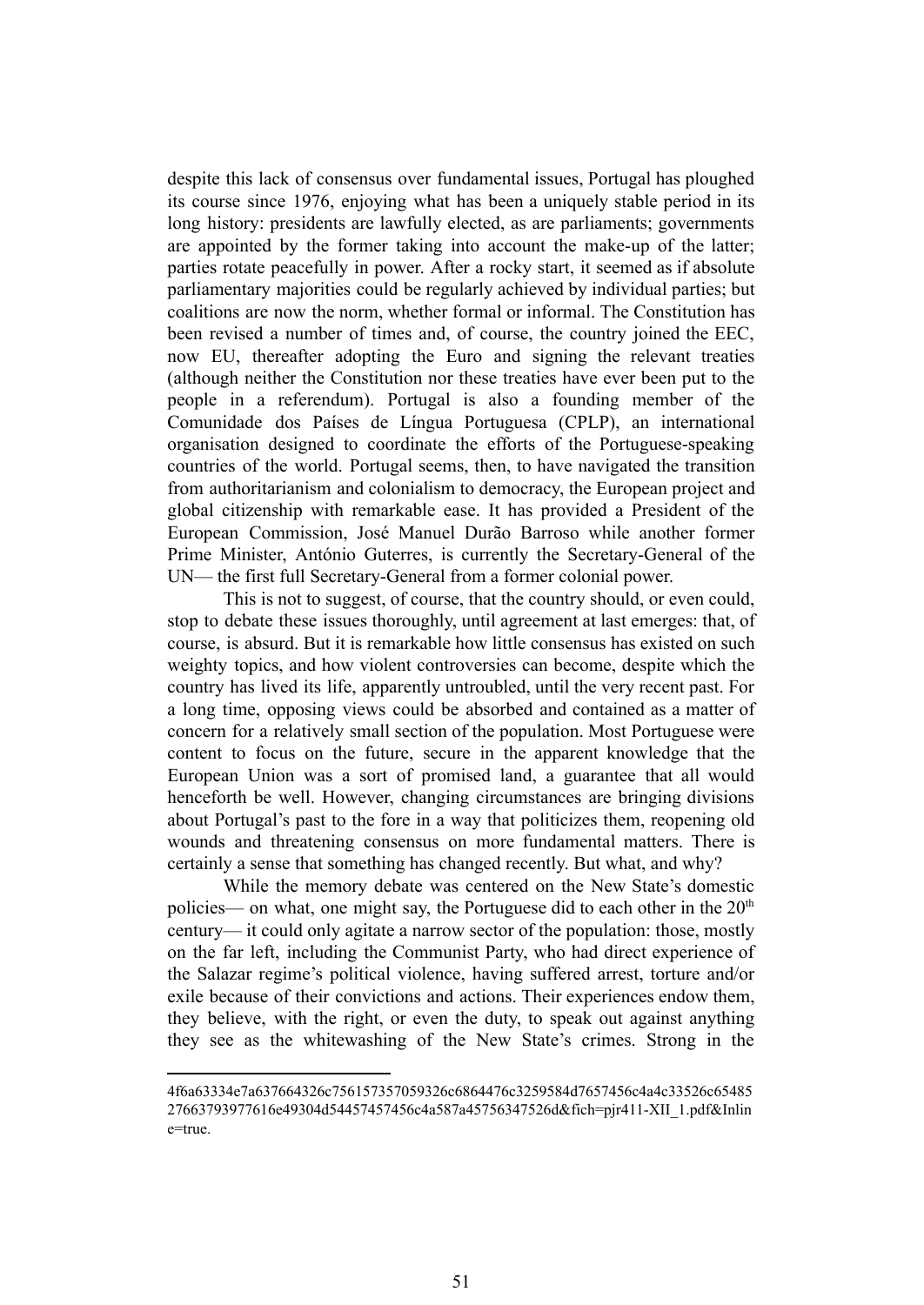historical profession and academia in general, members of this group and their younger coreligionists are happy to engage in violent polemics with those with a different reading of, or approach to, the New State.

This group finds it increasingly difficult to accept conflicting interpretations of Portugal's recent past, born, among historians, of different conceptual outlooks and methodological approaches (as should be the case) and, among the wider population, of different lived experiences— experiences which do not always (and sometimes never) match the official anti-fascist portrayal of the recent past, or the official narrative regarding the evolution of Portuguese colonialism. At times, when issues of historical memory surge to the fore, the specialised debate which, beginning in academic circles, spills into the press, reaches a fever pitch quickly, revealing how firmly entrenched certain views are. This is not to say that the majority of Portuguese are closet Salazarists. It is to say, however, that the official discourse about the past, as first unveiled in the Preamble to the 1976 Constitution ("On 25 April 1974, the Armed Forces Movement, crowning the long resistance of the Portuguese people, and interpreting its deepest sentiments, overthrew the fascist regime"), is not necessarily a factual description of how most Portuguese experienced the New State— as a constant struggle against a hated regime. This divide between much (although not all) of the active opposition to the New State and the rest of the country was subsequently aggravated by the far-from-universal experience of the PREC: what some saw as a liberating moment, full of revolutionary potential, others, including many who had fought against the previous regime, saw as a direct attack on their interests, property, and hopes for a democratic and tolerant country.<sup>8</sup> The different individual memories of the New State and the PREC, passed on to family members too young to remember those experiences, cannot but take their toll on the emergence of a consensual, and usable, collective memory. But since eyes were for the most part firmly focused on the future, these divisions could be lived with.

Different readings of the New State can lead to historiographical disputes, such as the one that in 2012 revolved around the figure of historian Rui Ramos— not so much, curiously, about his co-authored *History of Portugal* but, instead, its subsequent distribution as part of a box set by the newspaper *Expresso*, which allowed the already popular volume to reach a much wider audience.<sup>9</sup> A more recent controversy emerged this year, now

<sup>8</sup>António Costa Pinto writes, "[a]ccording to the official discourse of the PS, led by Mário Soares, and the democratic parties of the centre-right, Portuguese democracy was shaped by a 'double-legacy:' the authoritarianism of the right under the New State, and the authoritarian threat of the extreme left of 1974-75." Costa Pinto, "Authoritarian Legacies, Transitional Justice and State Crisis in Portugal's Democratization," in *Democratization* Vol. 13, No. 2, April 2006, 173-204, p. 193.

<sup>9</sup> See Filipe Ribeiro de Meneses, "Slander, Ideological Differences, or Academic Debate? The 'Verão Quente' of 2012 and the State of Portuguese Historiography," *E-Journal of Portuguese History*, Vol. 10, n.1 (2012), 62-77.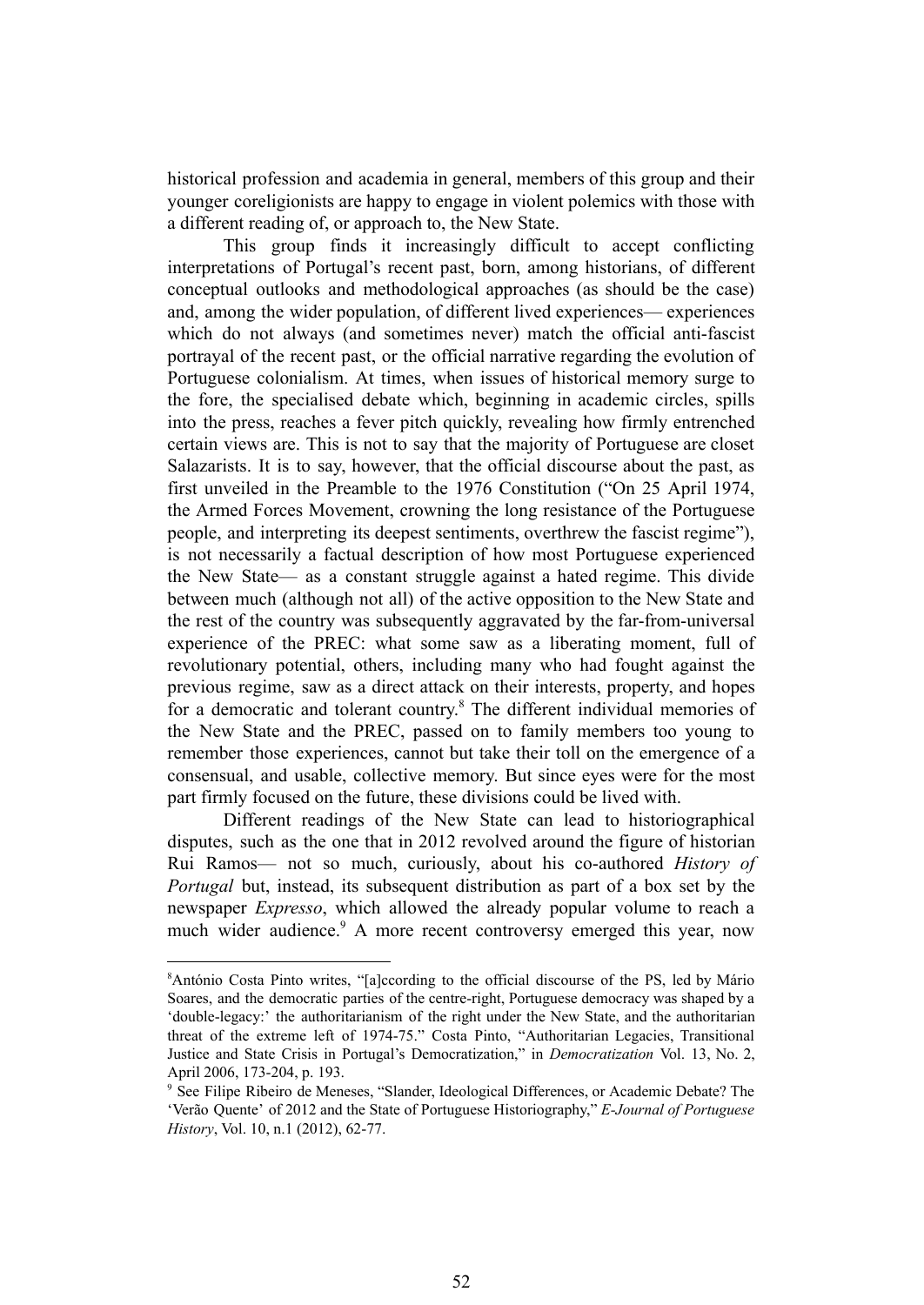involving research carried out on the PIDE which some established historians (Luís Farinha, Irene Flunser Pimentel, Luís Reis Torgal) have decreed to be an attempt to whitewash the secret police's crimes. The fact that the alleged offender, Duncan Simpson, is a foreign historian, has added to the interest since, of course, he is harder to place on the domestic ideological spectrum; but nevertheless the customary debates have been thrashed out on social media and the pages of the daily newspaper  $P$ *úblico*.<sup>10</sup> That this scholar might be bringing fresh approaches and shedding new light where Portuguese historians have feared to tread is generally ignored in the rush to uphold antifascist orthodoxy.<sup>11</sup> Simpson writes, "the efforts to construct and preserve a certain social memory of the PIDE have contaminated the process of historical understanding by dictating which aspects of the secret police are studied and which are not;" it might be fairer to say 'a certain social memory of the PIDE, the New State and the Revolution that ended it,' since ownership of the latter is certainly contested, although vested by the State, to a great extent, on the surviving officers who carried out the  $1974$  coup.<sup>12</sup>

Academic disputes aside there were many instances in recent years which demonstrated that not all was well when it came to the Portuguese and their history, even if the issues, after an initial burst of publicity, were contained with relative ease. The first, and best known, of these, was the firestorm that raged in 2007 when the Portuguese national broadcaster, RTP, adapted a BBC formula to find the 'greatest-ever Portuguese.' 41% of the audience, by way of a phone-in, chose Salazar, whose case had been made by the conservative writer Jaime Nogueira Pinto. This result placed Salazar well ahead of the rest of the pack (all ten finalists, remarkably, were men); second place (with 19%) went to the historic leader of the Portuguese Communist Party, Álvaro Cunhal. The choice of the two front-runners makes clear that something went amiss, but it should be remembered that the show's ratings were poor and that the number of calls logged was, on the whole, low. Still, a torrent of criticism rained down on the network, which over the course of the weeks the show was broadcast regularly updated the audience on how the vote

<sup>10</sup> See, for example, Luísa Tiago de Oliveira, "Uma falsa questão," *Público*, 17 February 2021; Luís Farinha, "Os Portugueses Foram 'Vítimas' ou 'Cúmplices' da PIDE?," Público, 20 February 2021; Irene Pimentel, "Carrascos, Vítimas, Cúmplices e Passividade. O Caso da PIDE," *Público*, 21 February 2021; and Luís Reis Torgal, "*Os Portugueses Foram Vítimas ou Cúmplices da PIDE?*: Carta Aberta a Duncan Simpson," *Público*, 24 February 2021. For Duncan Simpson's reply, see "Os Portugueses e a PIDE: Algumas Respostas," *Público*, 2 March 2021.

<sup>&</sup>lt;sup>11</sup>See Duncan Simpson, "The 'Sad Grandmother,' the 'Simple but Honest Portuguese,' and the 'Good Son of the Fatherland:' Letters of Denunciation in the Final Decade of the Salazar Regime," in *Análise Social* Vol. 53, n. 226 (2018), 6-27, and "The PIDE Between Memory and History: Revolutionary Tradition, Historiography and the Missing Dimension in the Relationship Between Society and Salazar's Political Police," in *E-Journal of Portuguese History*, Vol 18, n. 1, 17-38.

 $12$  Simpson, "The PIDE...," 17.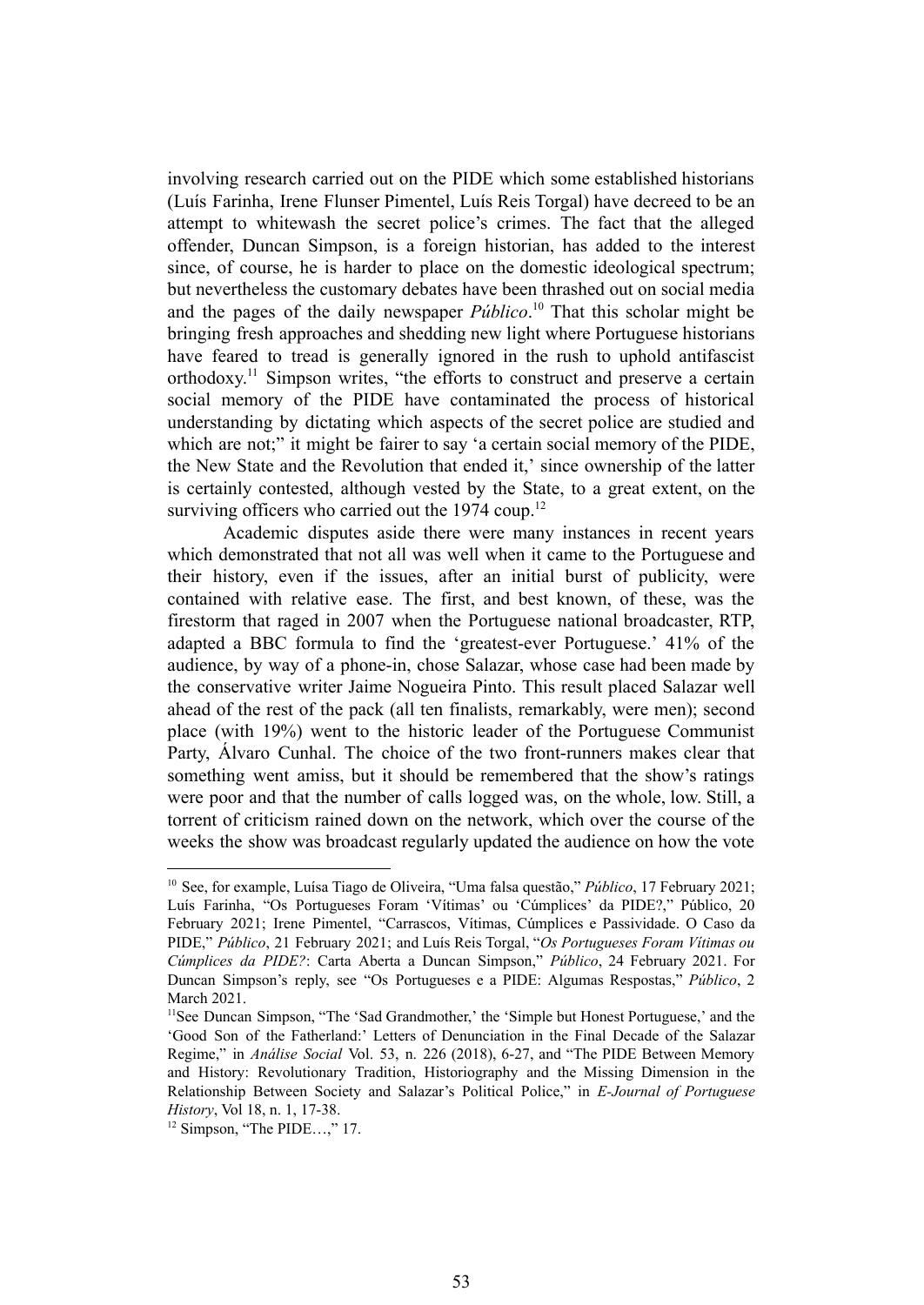was going. According to a letter signed by numerous historians, these updates were akin to putting blood in the water to call predators.<sup>13</sup>

This controversy had been preceded by the reaction to the news that the old headquarters of Portugal's secret police, the PIDE, was going to be converted into a luxury condominium. This was not, of course, done overnight, and permission for the conversion of the site was granted by Lisbon's municipal chamber. The building had been unused since the Revolution and was in an advanced state of decay. After smouldering for some years, the controversy became more public in 2005, leading eventually to the creation of a civic movement called *Não Apaguem a Memória!*, whose activities led directly to a significant and often overlooked parliamentary resolution (24/2008, of 26 June 2008).<sup>14</sup> This called on the Government to support the establishment of a Museum of Freedom and Resistance, to be housed in another emblematic PIDE building in Lisbon, the prison at Aljube, around which a network of museums should be established, making use of sites significant in Portugal's struggle for freedom. It also called on the Government to make better use of an already established Museum of Freedom in another PIDE jail, the fort at Peniche, north of Lisbon. Finally, the Aljube museum should develop links with schools, universities, and other institutions already at work collecting documentation and other material evidence of the New State's repression and resistance to it. The *Museu da Resistência e Liberdade* was indeed created, and carries out all of the missions with which it was charged; its first director was Luís Farinha, a left-wing academic historian. He was recently, and controversially, succeeded by Rita Rato, a former Communist party member of Parliament without a background in History or indeed any aspect of museum management. Her appointment, as can be expected, raised eyebrows, not least because in a 2009 interview, Rato had "acknowledged" that the Gulag "might have existed" – as if there was still some possibility of it not having existed. As historian and left-wing politician Rui Tavares noted at the time of her nomination,

It is Rita Rato who must clear up once and for all if she denies or admits the historical reality of the Gulag as the mass repression of millions of human beings, if she condemns it or not, and if she is or isn't sorry about her past statements on this subject.<sup>15</sup>

<sup>&</sup>lt;sup>13</sup>See Filipe Ribeiro de Meneses, "Jaime Nogueira Pinto's Portrait of Salazar: a New Departure?" in Alison Ribeiro de Menezes & Catherine O'Leary (eds), *Legacies of War and Dictatorship in Contemporary Portugal and Spain* (Oxford: Peter Lang, 2011). The historians' open letter was published in *Expresso*, 3 March 2007.

<sup>&</sup>lt;sup>14</sup> <https://maismemoria.org/mm/>.

<sup>15</sup> Rui Tavares, "O Único Problema de Rita Rato," *Público,* 10 July 2020.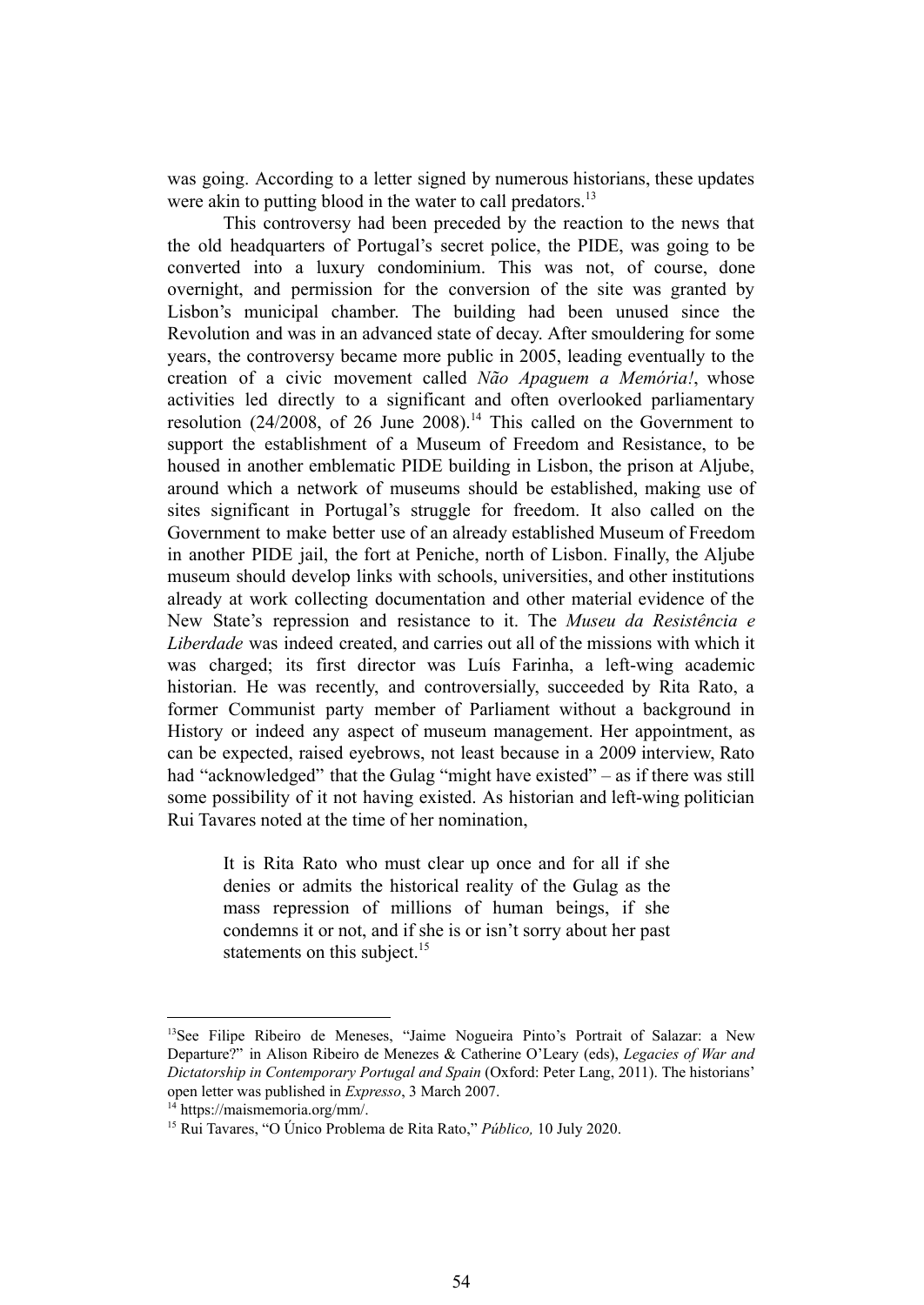The summer of 2019 saw the country was once again apparently ablaze over the news that the Socialist mayor of Santa Comba Dão – in whose general vicinity Salazar was born and kept the house he would visit throughout his life – was going to turn a disused school building into a 'Salazar museum.' News of this seeming outrage spread so quickly and shrilly that it reached the outside world, the London *Times* reporting on 13 September that "Portugal's parliament has criticised plans to build a museum dedicated to António de Oliveira Salazar, Europe's longest-serving right-wing dictator, whose legacy still divides the country half a century after his death." The text of a resolution, drawn up by the Communist Party and approved by the parliament's left-wing majority (the right having abstained) noted that a museum dedicated to the memory of Salazar was an "affront to democracy and to democratic values" and "an offence to the memory of the victims of the dictatorship." The problem, of course, was that no such museum was envisaged, rather an interpretative centre which would form part of a network of similar establishments whose contents and activities would be overseen by the University of Coimbra's *Centro de Estudos Interdisciplinares do Século XX*; the network was to be called the *Rede de Centros de Interpretação de História e Memória Política da Primeira República e do Estado Nov*o. Perhaps this was a case of Lisbon ignoring an initiative undertaken by other parts of the country until it was too late; but there was little or no middle ground. In any case the work went ahead, and then stopped: the building, it seems, was in worse condition than initially thought, and the monies allocated by the mayor are insufficient to continue. But already after the recent elections another organization, the *União de Resistentes Antifascistas Portugueses*, presented parliament with an open letter, signed by hundreds, calling on the government to bring to a halt the building works.<sup>16</sup> Earlier this year, the academic component of the project walked out, leaving its future very uncertain.

What, if anything, do all these controversies add up to? Why is there no consensus in relation to the recent past in a country where an unloved dictatorship was overthrown, rather than being allowed to gradually transform itself, like Spain's, into a parliamentary democracy, a process which in the latter country is increasingly looked back on as a missed chance for a reckoning with History and its crimes?<sup>17</sup>

The first point to make in this regard is, of course, that the popularity of the New State waxed and waned. And while the open-ended nature of the wars in Africa was increasingly obvious, and problematic, there is no doubt that Marcelo Caetano, Salazar's successor, was for a time a reasonably popular figure; his appointment to the presidency of the council of ministers generated

<sup>16</sup> http://urap.pt/.

<sup>&</sup>lt;sup>17</sup>As Pamela Radcliff puts it, "the first phase of the Portuguese transition contained many of the elements that critics of the Spanish case wish had occurred in their own country." Radcliff, "Unsettling…," 457.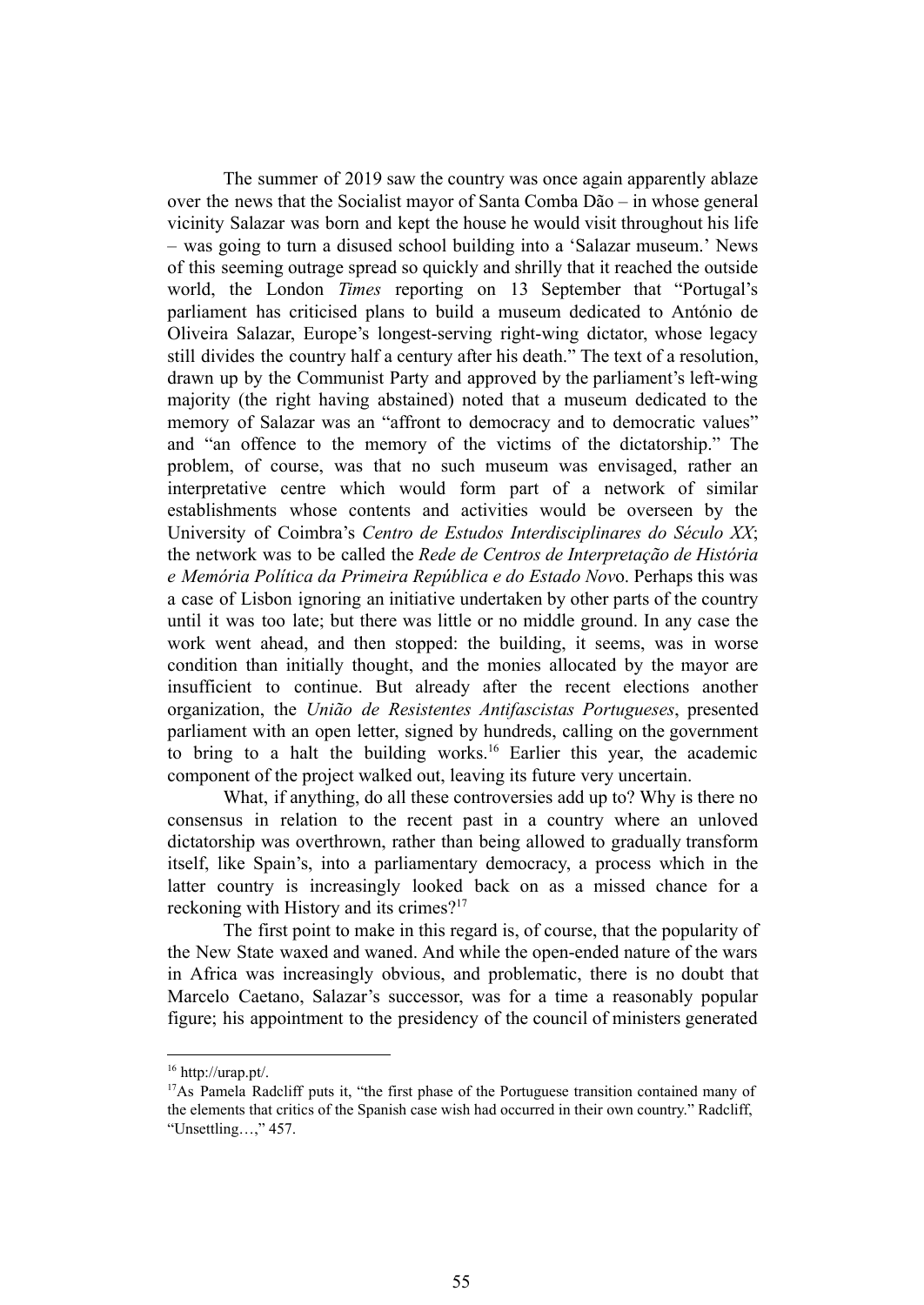hope of meaningful change and coincided with an improvement in incomes and living conditions which most Portuguese felt, and appreciated (even if it was then lost as a result of the 1973 oil crisis).<sup>18</sup> Caetano was initially able to project a desire for cautious modernisation which many Portuguese shared. Opposition— active, committed opposition— to the regime was not a universal experience, and the 25 April 1974 coup came as a surprise to almost all political observers— and certainly to all diplomatic observers. The point can be made that a substantial proportion of the Portuguese had learned to live with the regime, to use it and even to manipulate it to serve their ends.

The Carnation Revolution, which, as noted above, began as a secretive military coup, was undoubtedly a popular phenomenon, but what followed was not: the PREC, extending from April 1974 to November 1975, was extremely divisive and marked by frequent acts of political violence. These transcended the banishment of the New State's political and security leadership and included arbitrary arrests, political clear-outs in nationalized industries and firms, land and home occupations and, at times, a feeling of powerlessness in the face of an arbitrary administration whose revolutionary legitimacy was, as the months passed, increasingly threadbare.<sup>19</sup> After March 1975 the institutions of the MFA were merged with those of the State in order to better protect the Revolution: but what this term covered was now much more ambitious— and controversial— than had previously been the case. The more radical elements within the MFA were not afraid to take the law into their own hands. By the summer talk of civil war, with a Lisbon 'commune' facing off against the north of the country, filled the air. Conservative parties like CDS found it almost impossible to operate openly and campaign; later the tide turned and the PCP and other leftist parties found their party offices turned into targets for

<sup>&</sup>lt;sup>18</sup> Rui Ramos writes, "no-one until mid-1973 predicted the imminent fall of the regime. Life had never been as good in Portugal, with full employment, rising salaries and the expansion of the welfare state. The opposition's organized forces seemed weak and the military situation in Africa was not dramatic." Ramos, "III Parte – Idade Contemporânea (Séculos XIX-XXI)," in Rui Ramos (Coordinator), Bernardo Vasconcelos e Sousa and Nuno Gonçalo Monteiro, *História de Portugal* (Lisbon: Esfera dos Livros, 2009), 437-777, p. 704.

<sup>&</sup>lt;sup>19</sup> Pulling together a number of sources Rui Ramos writes of the PREC that by the end of March 1975 the Armed Forces believed 10,000 Portuguese to be in political exile in Spain and Brazil.

<sup>&</sup>quot;In December 1974, the MFA's Coordinating Commission determined that the *saneamentos* [political dismissals] should not be limited to those 'in league with the fascist regime' but rather 'all individuals who, because they are not moving with the revolutionary process, are obstructing it.' Twenty thousand people thus found themselves out of work […] As regards political prisoners, the Commission for the Investigation of Violence noted the existence of 1,000, seven times more than at the end of the New State, and it amassed proof of arbitrary arrests, carried out with no suspicion of criminal motives, no due process, and no concern for legality by a number of military entities. The prisoners testified to having been deprived of any legal aid and arbitrarily detained for periods up to seventeen months, never having even been informed of the reasons for their arrest. There were beatings and even cases of torture "with electric shocks." Ramos, "III Parte...," 732.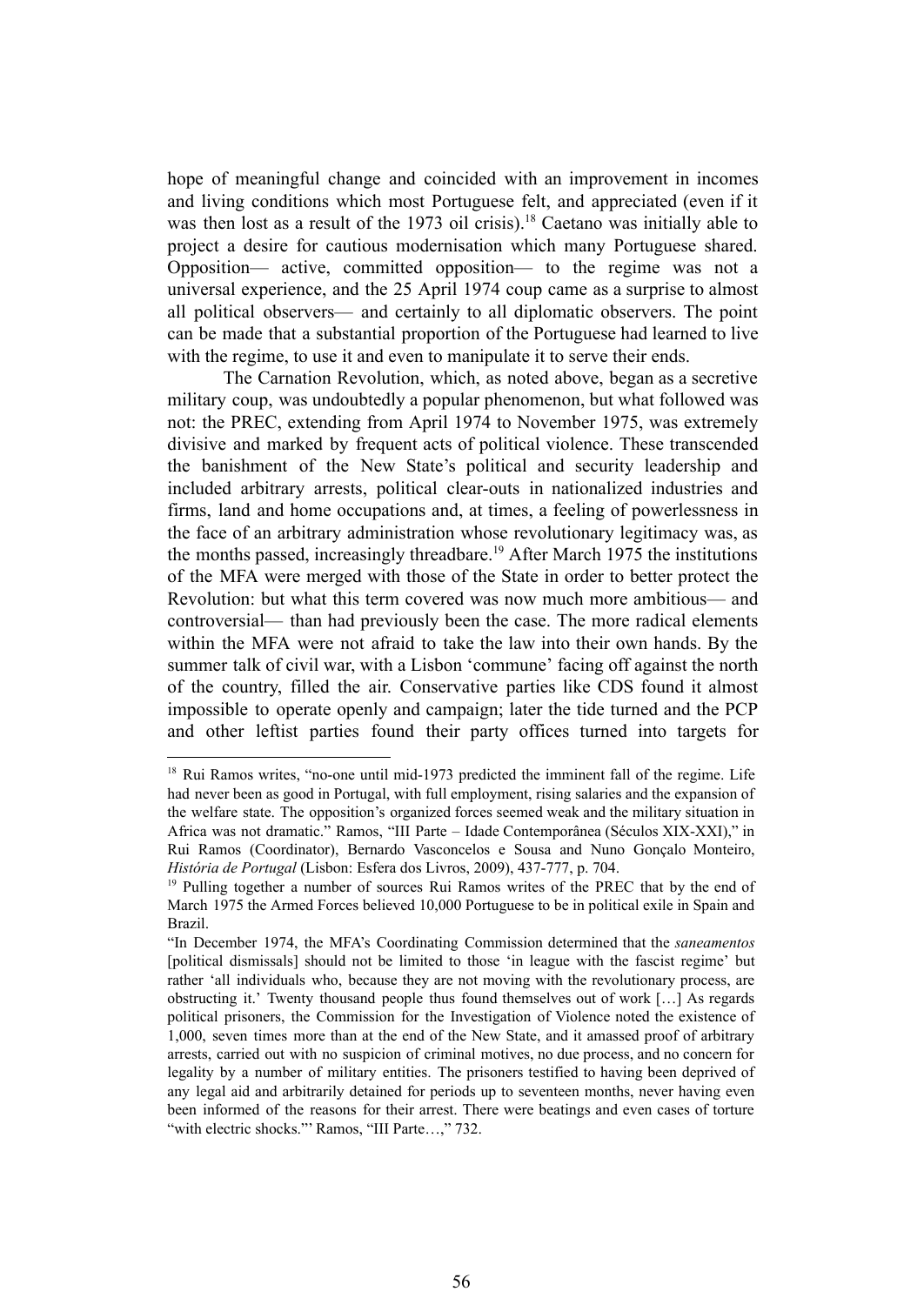shadowy forces operating in the north. As António Costa Pinto puts it, "one of the limitations of some analyses of Portugal's transition is their assumption of finality, based on the subsequent consolidation,"na shortcoming which "underestimates both the state crises and the 'revolutionary critical juncture' of the transition<sup>"20</sup>

While all of this was happening, of course, decolonization was taking place. This process had the initial support of all the principal political parties, but over time this unanimity was lost, not least because the Portuguese armed forces insisted on the immediate recognition of their former enemies as the legitimate voice of the nations being created, with the result that other voices in the former colonies were silenced. In Angola this process went further, with the Army's preference for the militarily weak MPLA leading to the undercutting of the Portuguese government's intended role as an honest broker, mediating between the three Angolan liberation movements (MPLA, UNITA,  $FNLA$ ).<sup>21</sup> Decolonization had, as its most visible consequence— as far as the Portuguese themselves were concerned— the return of some half a million *retornados*, most of whom had lost practically everything in the flight from Angola and Mozambique. This was a mass traumatic event. For many of those returning to Portugal, or rather coming to it for the first time in their lives, the new Portugal now being built was incomprehensible; for most of them, the claims of a 'model' decolonization process being advanced by the military authorities and some politicians were a slap in the face. And though they never adhered *en masse* to far-right parties, as in, say, France, they generally strengthened the right-of-centre formations like the Social-Democratic Party (PSD) and the Social-Democratic Centre (CDS) and added a dose of scepticism about the new course Portugal was on, and its anti-fascist rhetoric: they could not but compare their recent experiences with those of the deposed regime's victims and ask why their own suffering and misery, more absolute and voluminous, was seen as a secondary preoccupation at best— why they were made to feel responsible for what had happened to them by their own country.

All of this meant that by the time the Constitution was approved by the Constituent Assembly early in 1976 the right had managed to create a working parity of suffering by which the wrongs inflicted during the PREC cancelled the wrongs suffered by its rivals at the hands of the New State. This allowed a standoff to ensue— a sort of Mutually Assured Destruction, in Cold-War parlance. Every time the left raised the past to claim the moral high ground in a political dispute, the right responded in kind, until the two sides wore each

<sup>20</sup> Costa Pinto, "Authoritarian Legacies…," 175.

<sup>&</sup>lt;sup>21</sup> There is a voluminous bibliography on the decolonization process, notably in relation to Angola. See, in relation to military support for the MPLA, the memoirs of General Silva Cardoso, High Commissioner in Angola, *Angola: Anatomia de uma Tragédia* (Lisbon: Oficina do Livro, 2000).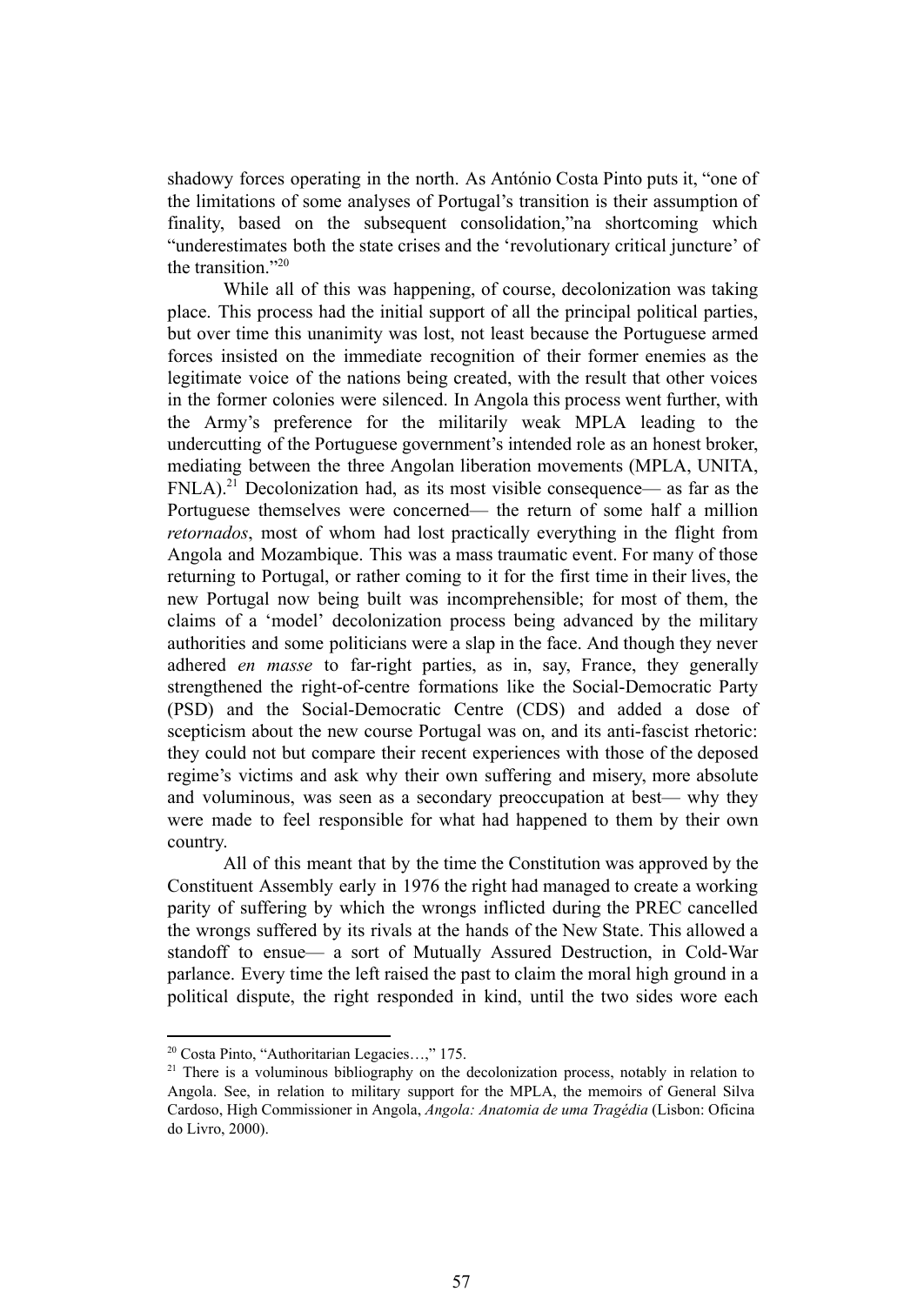other out. By 1979 the right had taken power through the Aliança Democrática coalition (made up of the PSD, CDS and the Popular Monarchist Party (PPM), along with the 'reformist' group high-profile dissidents from the Socialist Party (PS); in the late 1980s and early 1990s, under Aníbal Cavaco Silva, the PSD enjoyed back-to-back absolute majorities while CDS leader Diogo Freitas do Amaral came within a whisker of being elected President. Clearly, the right could be in power. In academia, matters were not quite as straightforward, but its internal rows tended to have little bearing on the public at large. Reserved for academic publications or the columns of the press, notably, after its launch, *Público*, the memory debates, no matter how violent, did not really cut through to the public.

One quick note in this regard, before moving on: because it can tie itself to the wider anti-fascist struggle of the  $20<sup>th</sup>$  century, the Portuguese left's hand is, in this instance, stronger: the PREC's footprint is smaller and will, in time, disappear. To an extent, the national political scene in Portugal since 2015 reflects this fact, with the Socialist party relying on the votes of the Communists and the *Bloco de Esquerda* (a successful conglomeration of once-disunited far-Left parties and movements) for support in parliament— a situation unthinkable decades ago.

As noted earlier, however, the situation has changed in a short space of time, and it is important to explain how and why. The 1976 Constitution's already cited Preamble states, "[…] freeing Portugal from dictatorship, oppression and colonialism represented a revolutionary transformation and the start of a historic change of direction for Portuguese society." This clever formulation turned Portugal, and the Portuguese, into the victims, not the perpetrators, of colonialism. The MFA would go a long way towards portraying itself as a partner of the African liberation movements in the task of defeating Portuguese fascism and colonial domination. This was the great sleight-of-hand of the revolutionary period, carried out by men who, in truth, had been very deeply involved in the colonial wars, none more so than General Francisco Costa Gomes. Costa Gomes, the second post-25 April President, who had managed to restore the military situation in Angola in the early 1970s by less than conventional means, including increased cooperation with South African units and those set up and led by the PIDE. Backed by all existing and newly formed political parties, from the far left to the Christian Democratic CDS, the principle of immediate decolonization received, as has been mentioned, unanimous assent (if not quite its practice). Those who opposed it, like General Spínola, were quickly ejected from the political scene. This left the over half a million *retornados* without a clear and distinct political home in a country that viewed them as an embarrassment, but it also served to create an important illusion: that since taking power in the late 1920s, and especially by going to war in 1961, Salazar had essentially turned his back on a tradition of constructive and positive engagement with the peoples of the colonial world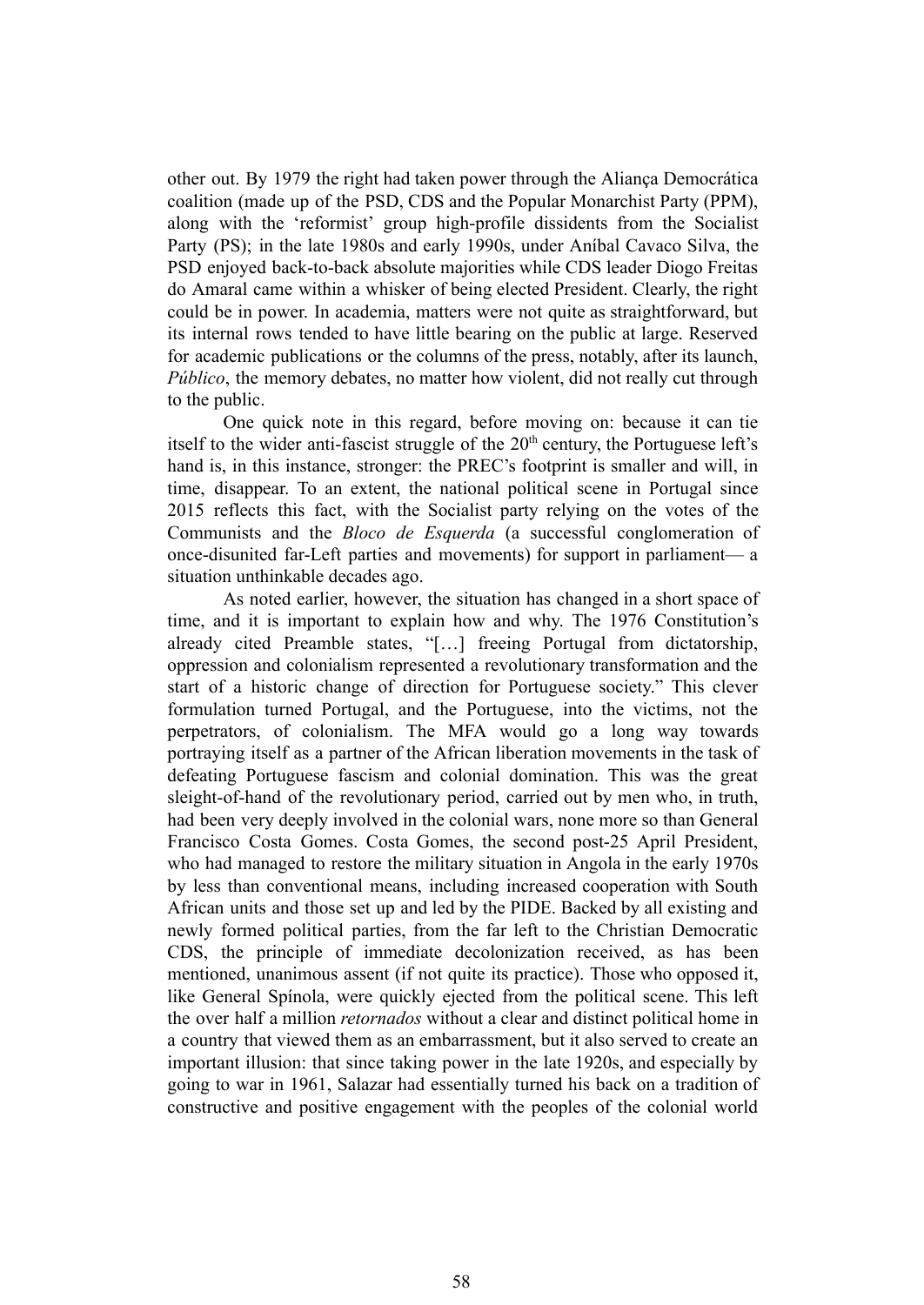which the new, democratic, Portugal being established could take up once more.

Expo-98, devoted to the theme of 'The Oceans,' marked the popular culmination of the democratic regime's near-consensual vision of the past, according to which the 'Discoveries' period was marked above all by the widening of cultural and scientific horizons and a positive coming together at last of all the world's peoples— a task now continued by the Expo itself.<sup>22</sup> This was, in the main, the central thrust of the activities undertaken by the more scholarly *Comissão Nacional dos Descobrimentos Portugueses*, which operated from 1986 to 2002. Such an interpretation, untroubled by the darker side of what ensued from these contacts, provided what might be considered a usable narrative, capable of rallying most Portuguese around a positive depiction of their common past which might allow them to face into their European future with confidence.

This narrative has, however, exhausted itself, as can be seen by the growing opposition to an oft-proposed Museum of the Discoveries. Whenever the project reappears on the horizon, it is immediately met with denunciations and reminders of the abuses committed by and in the name of the Portuguese Empire, notably the slave trade, the most sinister characteristic of the violence that was inherent in Portugal's colonial enterprise.<sup>23</sup> If some years ago the dispute over the historical accuracy of the paintings *O Chafariz d'El-Rei* and *Rua Nova dos Mercadores*, with their depiction of Africans mingling freely with the white inhabitants of Lisbon, remained one for the specialists, the situation is very different now.<sup>24</sup> We have, in fact, reached a point where even

<sup>22</sup> Rui Ramos posits Expo-98 as the democratic counterpoint to the 1940 *Exposição do Mundo Português*. "One in Western Lisbon, with temporary constructions close to the Monastery of Jerónimos and the Tower of Belém, the other in Easter Lisbon, rendering habitable the old industrial area, both were the shopfront wished for by the governing elites: the Empire from Minho to Timor, turned in on its own history, existing as a separate world in a planet at war or the modern actor in a global space of communication and interchange, which harnesses all cultures and tries to project itself onto them. Both kept the link to the period of the Discoveries, imagined the second time around as a trans-oceanic "meeting of cultures", with no mention made of warriors and missionaries." Rui Ramos, "III Parte…," 774.

<sup>&</sup>lt;sup>23</sup> Portugal's involvement in the slave trade was a constant from the  $15<sup>th</sup>$  century until the mid-19<sup>th</sup> century, when an already independent Brazil finally closed its ports to slaving ships. Pedro Aires Oliveira writes of the final phase of the slave trade that "this Portuguese inertia might be explained with recourse to the indifference manifested by public opinion towards the moral dimension of the problem, or even by its agreement with many of the arguments which sought to justify slavery and continued to be heard in the Portuguese public sphere." Aires Oliveira, Aires Oliveira, "O Ciclo Africano," in João Paulo Oliveira e Costa (Coordinator), José Damião Rodrigues and Pedro Aires Oliveira, *História da Expansão e do Império Português* (Lisbon: Esfera dos Livros, 2014), 341-549, pp. 363-64.

<sup>24</sup> See, for exemple, Diogo Ramada Curto, "Lisboa Era uma Cidade Global," *Expresso*, 26 February 2017. Ramada Curto expressed doubts about the authenticity of the paintings and attacked the concept behind the then forthcoming "The Global City. Lisbon in the Renaissance" exhibition, to be held In the *Museu Nacional de Arte Antiga*. He wrote, "[t]here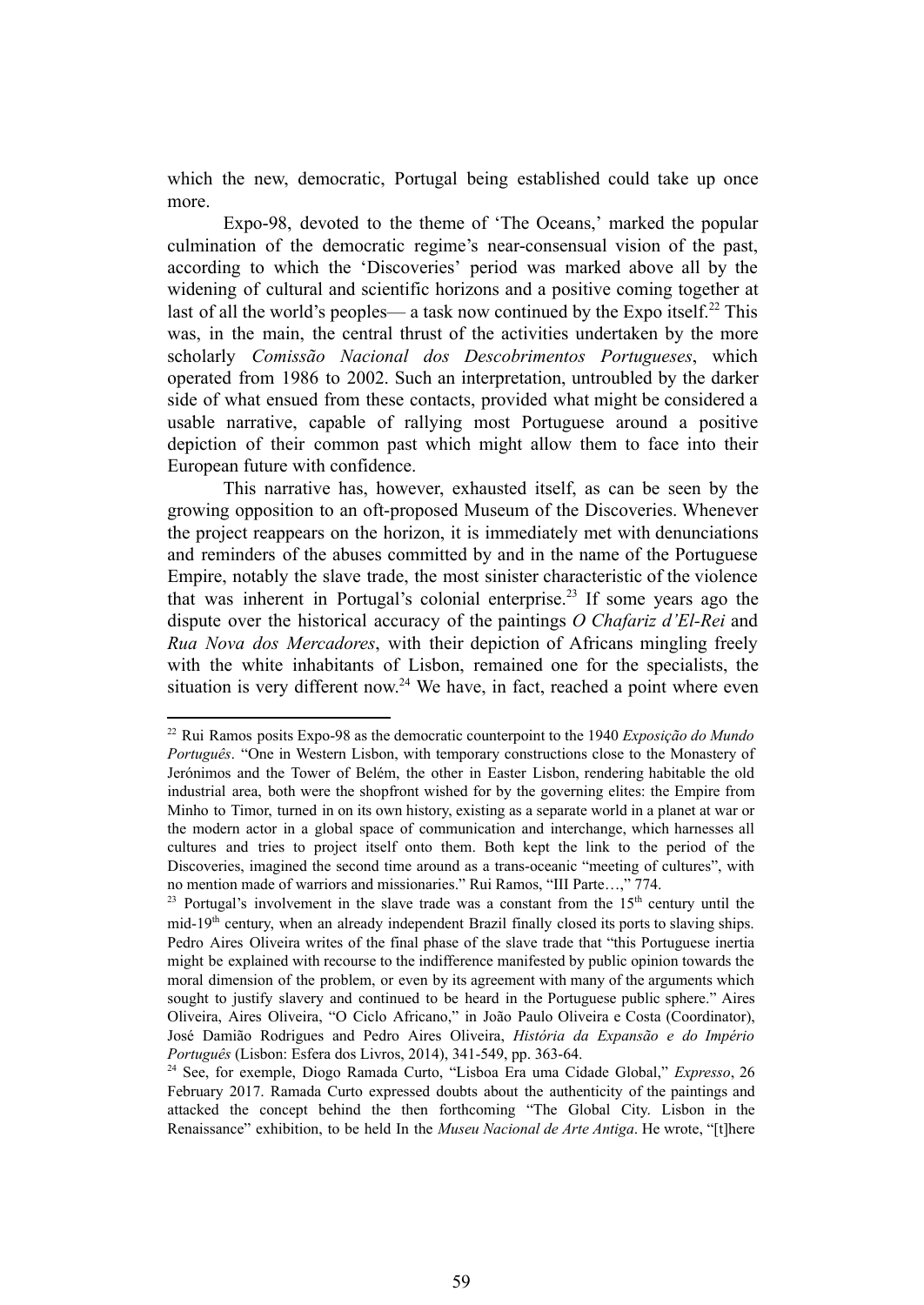the existence of long-standing Lisbon landmarks associated with Empire are being questioned. Since 2015 a debate, marked by petitions on all sides, has raged over the fate of the shrubbery coats of arms of the old 'overseas provinces' in the *Praça do Império*. The city proposes to get rid of these coats of arms, first installed in 1961, but now much faded, and to return the square to its original layout, established in 1940 as part of the centenaries then being celebrated, at great expense, by the New State. Conservative (and other) voices have been raised, clamouring for the recuperation of these floral features, ignoring the fact that these were coats of arms of extinct colonies, now turned into independent states. Just across the road stands the *Padrão dos Descobrimentos*, first put up in temporary fashion as part of the 1940 celebrations and then built anew, in stone, in 1960, the fifth centenary of Prince Henry the Navigator's death. Why, ask some, should this unreconstructed and unthinking fascist-era monument to Empire continue to exist?

What, then, is new about the situation that Portugal is facing? Very simply, this: that after the dashing of all the optimism visible in the late 1980s and 1990s, and in the context of both economic stagnation and Portugal's transformation into a country of both emigrants (a sign of that stagnation) and immigrants, the debate over Portugal's colonial past is coinciding and overlapping with the increasingly loud denunciations of the racism evident in Portuguese society and the clear evidence of the lack of progress being made at integrating minorities, especially those of African origin (in comparison with, say, those newly arrived from Eastern Europe). The view is being put forward, with growing insistence, that Portuguese society is structurally and inherently racist, not least because it has never faced up to the nature and consequences of the colonialism it practiced. In other words, an admission of guilt and acceptance of reparations for past misdeeds is necessary to begin to unwind Portugal's structural racism, allowing current discriminatory practices to be identified and dealt with. The present regime's much-vaunted lack of racism (witness, for example, the decision not to include race or ethnicity in the latest census, as well as the progress made in the ease of acquisition of Portuguese citizenship), intimately related to the founding principle of the regime— that Salazar's brand of colonialism was an aberration, at odds with Portuguese

is much to say about this perspective of Lisbon, of Portugal, of its empire and the glorious Manueline era. Far from original, it has become a sort of nonsense which has taken root, unthinkingly, in theses, books and exhibitions. It corresponds, in the main, to a euphemistic vision of the glorious Portuguese past, now shrouded by a vocabulary imported from the social sciences, wherein the idea of network, the travel of objects and the relations between knowledge, information and power are the subject of superficial conceptualizations. More: it is a perspective that tends to turn itself into a luso-tropicalist primer, updated, which includes a reference to economic and commercial aspects, and which alludes to mixed populations, which suggest a sort of hybrid new-age character." The exhibition was curated by Annemarie Jordan Gschwend and K.J.P. Lowe, who had edited *The Global City: On the Streets of Renaissance Lisbon* (London: Paul Holberton Publishing, 2015). Subsequent scientific tests confirmed the genuine nature of the two pictures.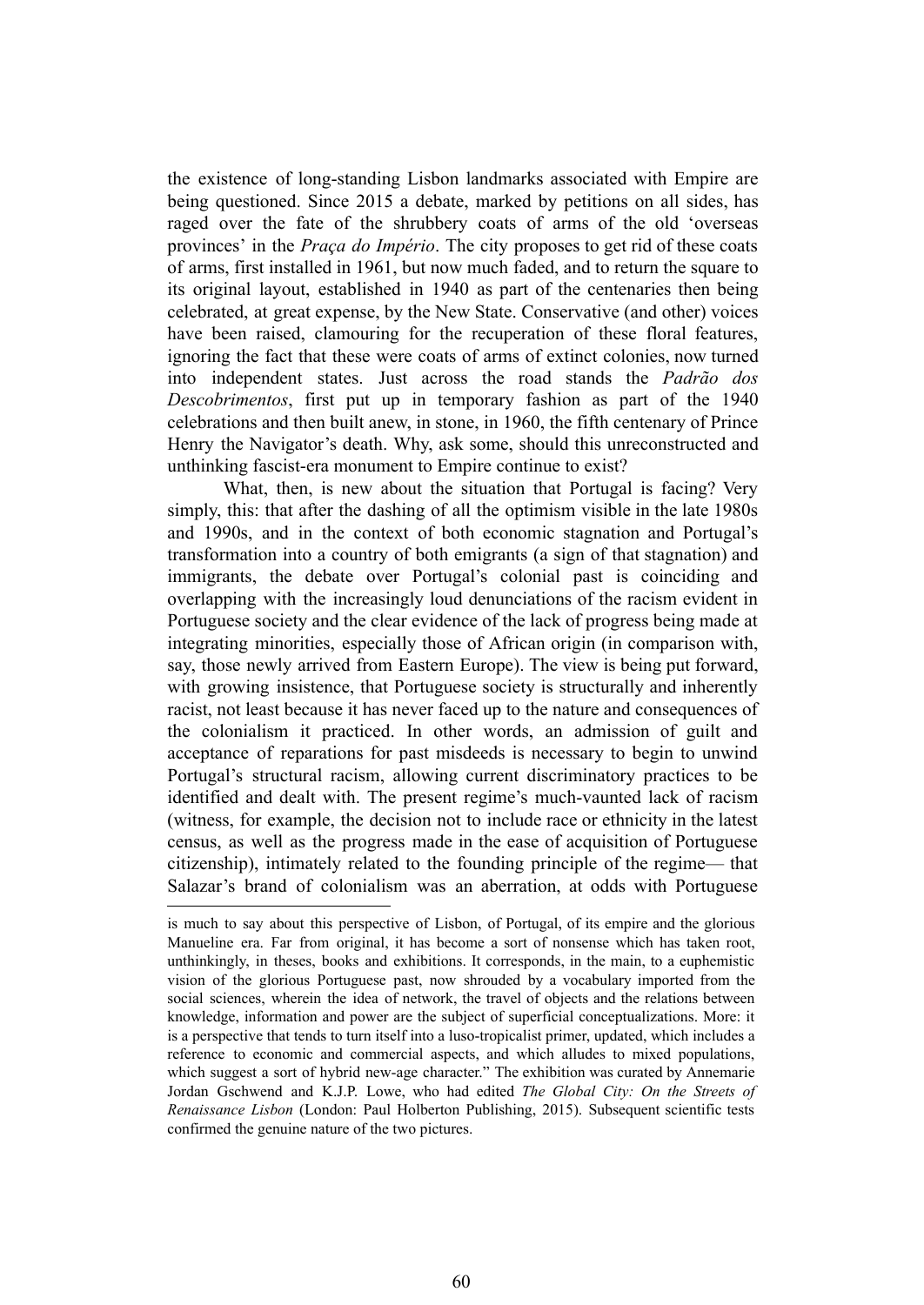principles— is, it is alleged by anti-racism campaigners, only a fig-leaf. This view provokes one or more denials from its opponents: that the Portuguese are racist, that they were ever racist, and that their brand of colonialism was anything other than benign: luso-tropicalism— as opposed to Salazarism lives on in many quarters, not least the State itself. The denials become more fervent, it seems, when the criticism is advanced by Black Portuguese. Of these, no-one is more of a lightning rod than Mamadou Ba, who heads up the *SOS Racismo* organisation and who was, until recently, a leading figure of *Bloco de Esquerda*: the party which, unlike the staid Portuguese Communist Party, has been at the forefront of fighting the culture wars in Portugal.

The latest, and in many ways most shocking example of this thin skin was played out in 2021, and it involved a very divisive Black figure, Lieutenant-Colonel Marcelino da Mata. Marcelino da Mata died in February, aged 80. Born in Guiné-Bissau, he joined the elite commandos at the start of the colonial wars and rose through the Army's ranks, becoming an officer; by 1974 he was a war hero, having been awarded the highest military decorations on offer. He was accused, after the Revolution, of being involved in war crimes. Guiné-Bissau never allowed his return to home soil; in Portugal, he was arrested and tortured by far-Left (*Movimento Reorganizativo do Partido do Proletário*, MRPP) militants and sympathizers, civilian and military, having been accused of participation in a right-wing terrorist movement, the *Exército de Libertação de Portugal*; he subsequently exiled himself in Spain until the end of the PREC in November 1975. A resolution lamenting his passing was introduced in parliament and was approved, having garnered the votes of all the right and, surprisingly, the ruling Socialist Party. Six of the latter's deputies voted against it, staying true to their party's anti-colonial past. One of them, Ascenso Simões, explained,

I was profoundly saddened by the fact that we showed ourselves incapable of separating the sentiments of those brave soldiers who were forced to go to war […and…] who experience today a certain disenchantment and even a nostalgia which I understand completely, and am not insensible to, from the manipulative reality constructed by Portuguese fascists.

He added, looking to the future,

Our History needs to be decolonized; it needs to be rid of outdated historiographical impulses which were also shaped by positivist research. An anachronistic History will not be tolerated, just as a false History is intolerable.<sup>25</sup>

<sup>25</sup> *Público*, 20 February 2021.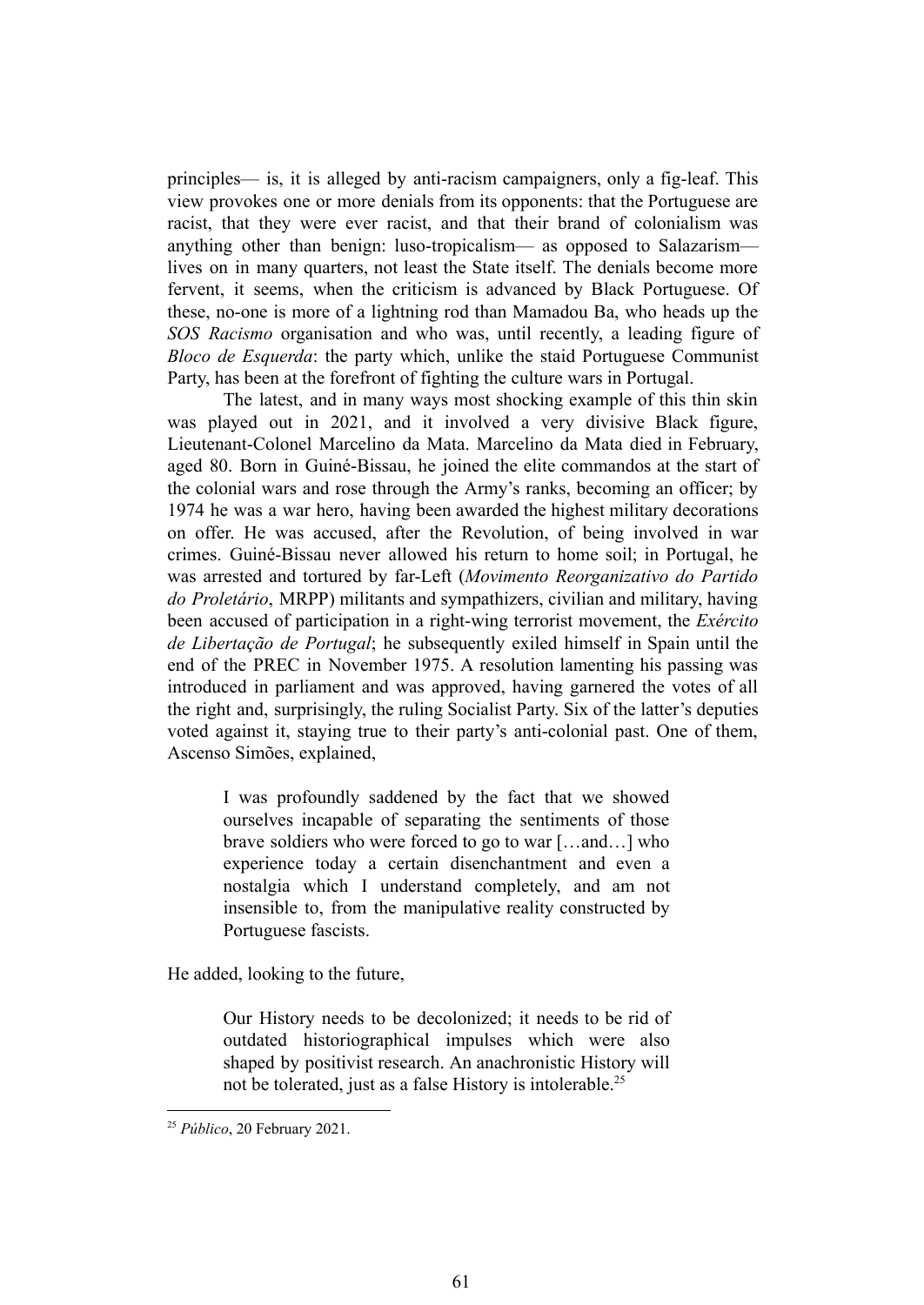The rest of the left voted against the resolution, but was defeated. The President of the Republic attended Mata's funeral, as did the Chief of the General Staff of the Armed Forces— Portugal's highest-ranked officer— and the Army's Chief of the General Staff. But Mata's alleged crimes were denounced in a furious crescendo. In an editorial, Ana Sá Lopes, of *Público*, noted, ironically,

[j]ust imagine the German minister of Defence paying homage to the 'dedication' and giving the 'deserved recognition' to Nazi commandos. Wouldn't it seem strange? Here in Portugal it doesn't matter, because the colonial war, war crimes and massacres never happened. What's more, and unlike Nazi imperialism, the Portuguese Empire was a 'good Empire.'<sup>26</sup>

The most violent denunciations came from Mamadou Ba, who tweeted, on 12 February,

CDS wants national mourning to be decreed as a result of the death of the bloodthirsty Marcelino da Mata, who once confessed, 'I never handed a *turra* [the military's deprecative term for its African enemies] over to the PIDE, I used to cut off their balls and stuff them in their mouths and then watch them die.' How disgusting!

In a subsequent tweet, written that same day, he added, "Marcelino da Mata is a war criminal who deserves no respect." What followed was a furious campaign of denunciation of the Senegal-born Ba, who is a Portuguese citizen. Numerous petitions against him were started; the most important, which has gathered over 32,000 signatures, asks for his deportation, arguing that his statements run counter to the values of the common citizen and foment hatred and ill-will between the races. The committed anti-racism organizer— already at the centre of the storm following his comment, in an online conference, about the "need to kill the white man" (which was taken out of context and used as a battering ram against him)— thus stands accused, not for the first time, of fomenting racism and of profiting from it. A similar charge is made by the unashamedly luso-tropicalist movement *Nova Portugalidade*, which places on the same level the racism of the xenophobic far-right and that which, it alleges, animates SOS Racismo.<sup>27</sup> This movement

<sup>26</sup> Ana Sá Lopes, "A guerra colonial nunca existiu (nem a ditadura)," *Público*, 17 February 2021.

 $27$  http://novaportugalidade.pt/.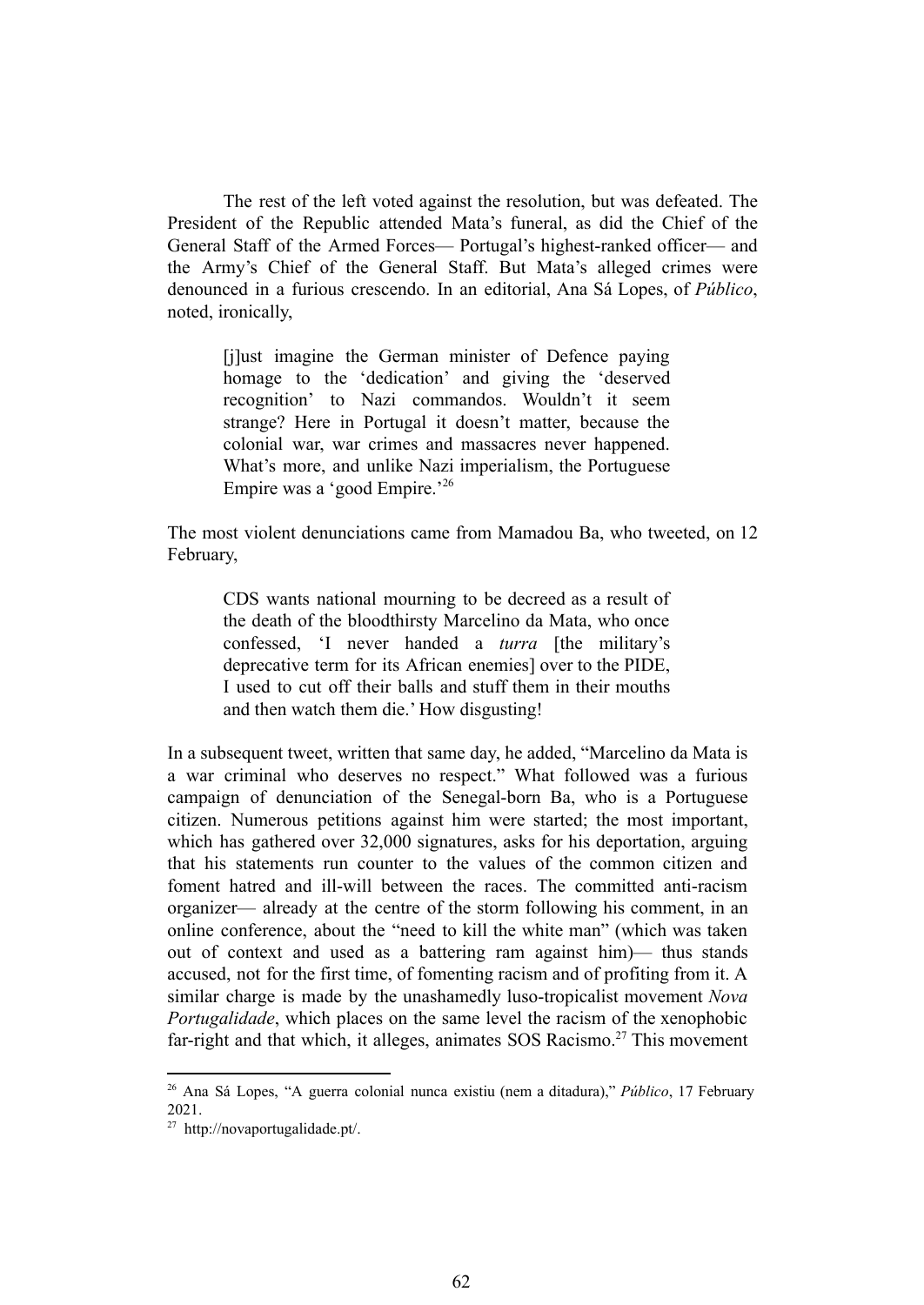delights, for example, in noting that Joacine Katar Moreira, elected to the *Assembleia da República* in the 2019 general election, was not the first Black woman in the palace of S. Bento, where Portuguese parliaments sit: Sinclética Soares dos Santos Torres was first elected to represent Angola in the *Assembleia Nacional* in 1965.

In a recent interview to *Público*, Prime Minister António Costa, asked if he was worried by the "spectre" of "the cultural wars around racism or historical memory," replied,

This worries me deeply […] I think that two very dangerous phenomena are appearing among us and feeding off each other. One is a self-flagellating revision of our history and the other is the unleashing of racist or xenophobic reactions. And I think as well that these two phenomena, which egg each other on, are extremely dangerous in a country which benefited from the fact that the antifascist struggle was also an anticolonial struggle, that colonial liberation occurred simultaneously with, or was a direct consequence, of our country's democratic liberation. A country which, throughout the centuries, was able to miscegenate itself throughout the world and which developed a great capacity for intercultural and interreligious dialogue need not be put on a pedestal as having remained immune to all the barbarism which colonialism encompasses, but it need not be demonized as is being done, even by my own comrades, who think that the monument to the Discoveries should be torn down. I believe that a dangerous fracture is being artificially introduced within our national identity, our relationship with the world.

He added,

We have, be it in terms of immigration policy, or of refugees, a record which has resisted all government changes and which, bar the occasional slippage, has always been the subject of consensus. And neither André Ventura nor Mamadou Ba represent the general sentiment of the country. Fortunately. 28

<sup>28</sup> António Costa, "Está-se a Abrir de Forma Artificial uma Fratura Perigosa para a Nossa Identidade," *Público*, 4 March 2021.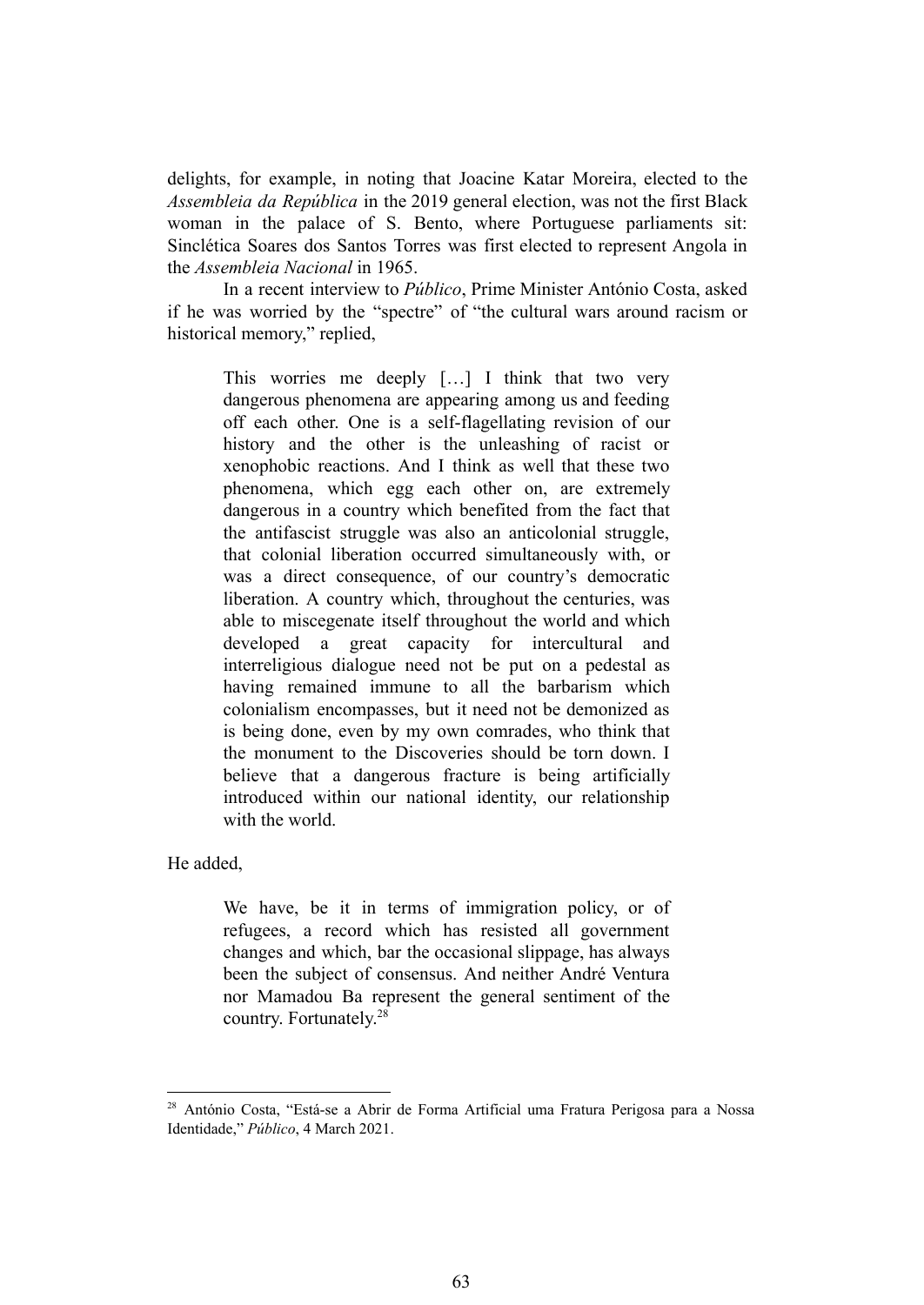This 'fortunately' raised eyebrows, since it seemingly put racists and anti-racists on par with one another. Costa used his Indian heritage to position himself as an honest broker on racial matters, but Ba took aim at him in an open letter, accusing him of putting political interest ahead of justice, of resurrecting "dogeared lusotropicalist mumbo-jumbo," and of ignoring recent surveys, including the 2018/19 European Social Survey, which revealed the widespread existence of racist beliefs and assumptions among the Portuguese. What is more, Costa had brushed aside his own government's anti-racism initiatives, such as the creation of a 'Working Group for the Prevention and Fight against Racism and Discrimination' (of which Ba is a member).

What all of this means, then, is that the struggle against racism in Portugal has been twinned, by forces on much of the left, with the issue of colonialism, which is not an abstraction for the Portuguese, as it is for some other Europeans, but which, conversely, is not an issue about which the Portuguese, on the whole, have reflected on as fully and as critically as they should. Portuguese political leaders, since 1974, have taken refuge in the idea of an older Empire as a first bout of globalization whose positive aspects were later betrayed by Salazar, democracy and decolonization arriving naturally together in 1974. Much is left out of this narrative, not least when it comes to the issue of slavery and, after its abolition, the forced labour practices which survived well into the  $20<sup>th</sup>$  century. In this way, the link between colonialism and racism has been, at the political level, articulated by the far left. By its content it strikes at the heart of what many, if not most, Portuguese see as an important part of their identity, as the "Heróis do Mar, nobre povo" and "nação valente, imortal," mentioned in the anthem. Portugal may be small and, in European terms, poor; its people may be at the bottom of many continental league tables when it comes to development, productivity, and educational achievement: but once the country and its people mattered, making a positive contribution to world history. That is a conviction which most, comfortable with the post-1974 narrative about Empire, share. For a smaller but very significant number, the attachment to Africa, based on direct lived experience, is more intense still. $^{29}$ 

This twinning of racism and colonialism, which many see as self-evident but more still see as an unacceptable libel, is also being driven from abroad. It found an international outlet in the Council of Europe's recent "Memorandum on combating racism and violence against women in Portugal,"

<sup>&</sup>lt;sup>29</sup> Pedro Aires Oliveira writes of how difficult it is for the Portuguese to turn their backs on Africa: "the emotional attachment of many Portuguese who were born or lived part of their lives in Africa, the belief that the country's international clout depends, to a large extent, on a repertoire of links inherited from overseas expansion, and, more recently, the search for employment and business opportunities brought about by economic stagnation in the European rectangle are, however, factors which give long life to the spell cast by Africa in the mindset of democratic and post-imperial Portugal." Aires Oliveira, "O Ciclo Africano…," 542.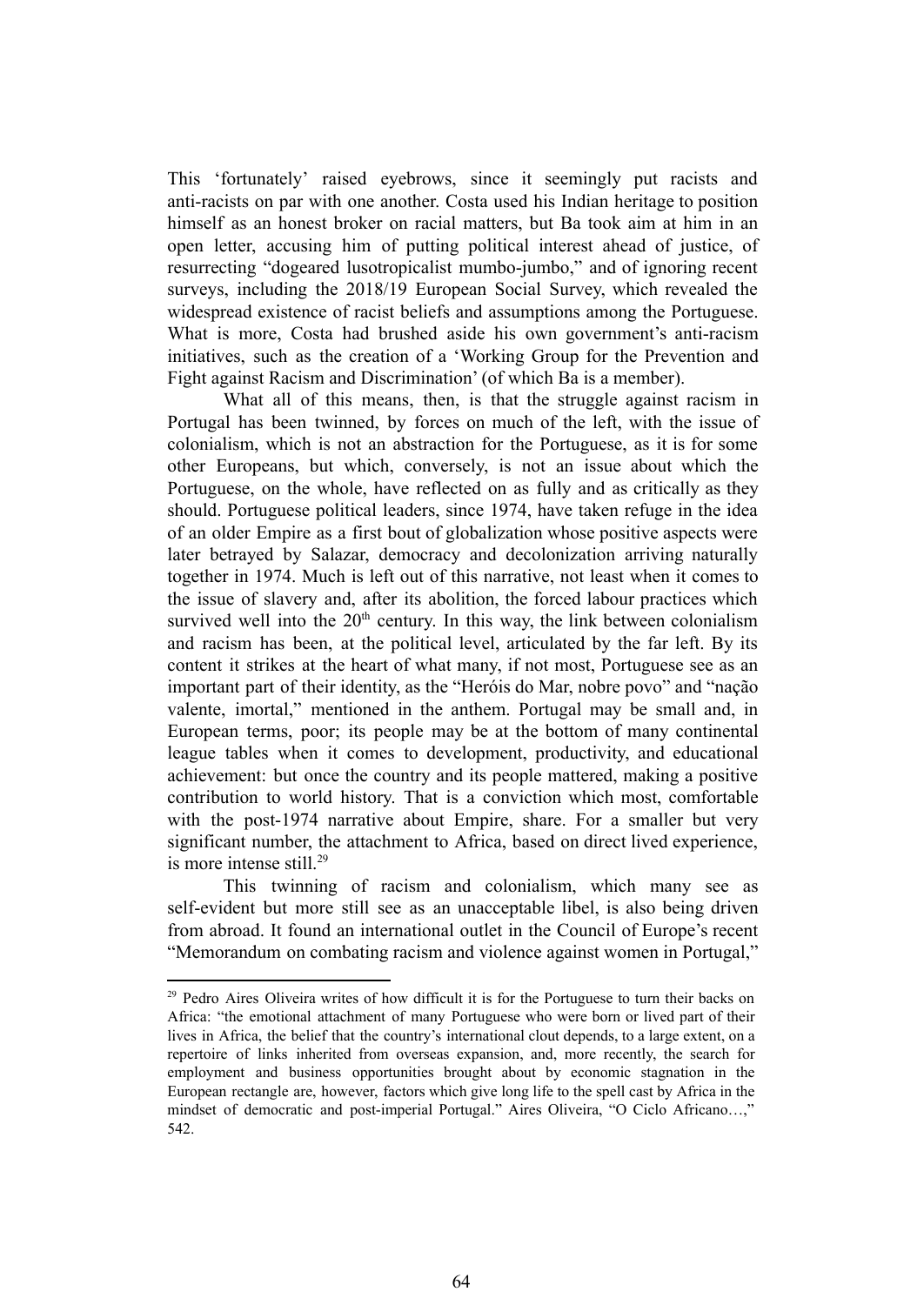published this year by the Council of Europe's Commissioner for Human Rights, Dunja Mijatovic.<sup>30</sup> Having consulted leading government ministers, as well as some other appointed officials and "representatives of several civil society organisations," the Commissioner noted "a number of assaults on people of African descent and other persons perceived as foreigners, as well as against anti-racist and other civil society activists in Portugal." One of these assaults was the tragic and very public murder of actor Bruno Candê. She also noted that an increase in racist and misogynist discourse was in part associated with the far-right Chega party, represented in parliament since 2019 by its leader, André Ventura (who subsequently attracted 11.90% of the vote in the 2021 presidential elections). Having considered the situation from various angles, Mijatovic issued a number of recommendations. One of them, paragraph 48, states,

The Commissioner believes that further efforts are necessary for Portugal to come to terms with past human rights violations and to tackle racist biases against people of African descent inherited from a colonial past and historical slave trade. In order to tackle Afrophobia more vigorously, it is important to provide society with narratives that adequately shed light on the historically repressive structures of colonialism, ingrained racist biases and their present-day ramifications. School curricula, including citizenship education, are a particularly useful tool to achieve this goal. Against this background, the Commissioner stresses that the International Decade for People of African Descent 2015-2024 offers a relevant framework for state initiatives to eradicate ingrained social injustices and to combat racism and racial discrimination against people of African descent. She invites Portuguese authorities to make increased use of this framework.<sup>31</sup>

This international pressure is unlikely to go away. But if acted upon, it should be applied carefully, and not as part of a one-size-fits-all-countries approach. As João Paulo Oliveira e Costa, José Damião Rodrigues, and Pedro Aires Oliveira noted, in 2014,

Be it as it may, the memory of Empire continues to be internally cultivated as a way for us to understand ourselves and our relationship with the world. In effect, the

<sup>30</sup>https://rm.coe.int/memorandum-on-combating-racism-and-violence-against-women-in-portu gal-/1680a1b977

<sup>31</sup>https://www.un.org/en/observances/decade-people-african-descent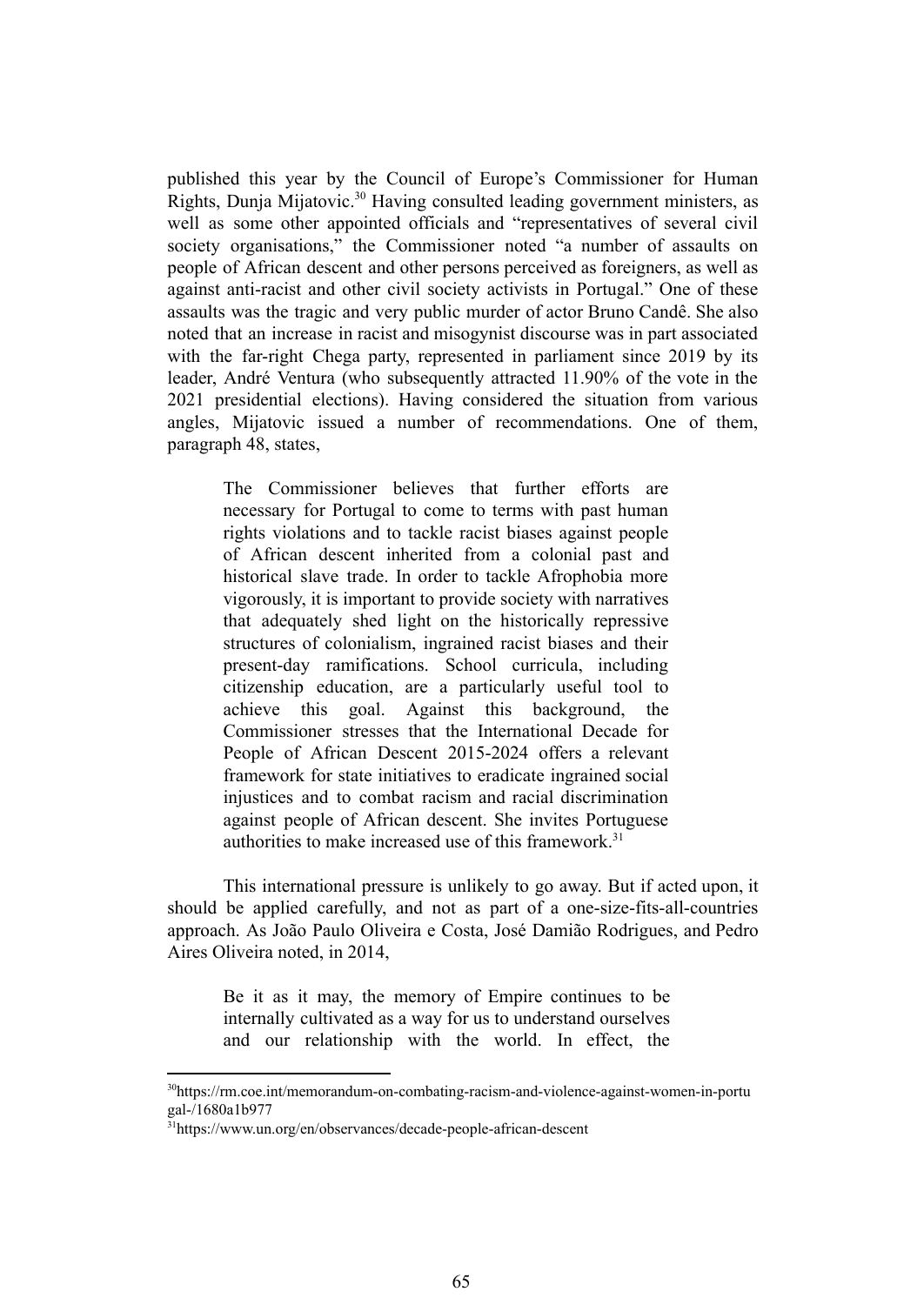Portuguese constitute an important, an insurmountable, even, element in the history of many countries, like Morocco, Japan, Turkey, China, India, Thailand, Uruguay, or Sri Lanka. And this memory, although marked by some controversies, continues to be a mark of identity of great significance, as was shown by the almost unanimous acceptance with which parties, press and public opinion followed the activities of the *Comissão Nacional para as Comemorações dos Descobrimentos Portugueses*, from 1987 to 2002<sup>32</sup>

Such a consensus cannot be easily undone and is being supported by a number of historians who reject what they view as the manipulation of the past, and the way it is taught in schools, in order to suit present-day political needs. Of these the most interventionist is João Pedro Marques.<sup>33</sup> In a recent op-ed for the conservative *Observador*, Marques takes issue with recent statements by figures such as the *Bloco de Esquerda*'s Beatriz Gomes and Mamadou Ba about the need to change how History is viewed and especially taught in Portugal. Marques cites Ba as writing that "[w]e want to reinvent it [History] so that the whole ethnic mosaic of Portuguese society can be reflected in it well and with dignity" in order to make his main point: "[t]here is, today, an enormous effort to reinvent History, to make it politically correct or politically 'useful' and the most alarming aspect is that this is relying on the passivity, the silence or even the connivance of many historians."<sup>34</sup> There is clearly a clash here between history as an academic discipline, with all that academic rigour and freedom entail, and history as a school subject, a nation-building and value-affirming tool at the disposal of a state. The further back one travels in time, the more difficult it becomes to generate political lessons for the problems of today— but that does not mean that these problems can be ignored, or that the necessary study of the past in Portugal's schools should ignore its intended audience, more mixed, and therefore more sensitive to curricular omissions than ever before.

Two final notes, by way of a conclusion. The first is that the allegation of a blanket silence on Portugal's imperial past, and the Empire's connection to slavery, is somewhat exaggerated. Some years ago, Lisbon's municipal

<sup>32</sup> João Paulo Oliveira e Costa, José Damião Rodrigues, and Pedro Aires Oliveira, "Conclusão", in João Paulo Oliveira e Costa (Coordinator), José Damião Rodrigues, and Pedro Aires Oliveira, *História da Expansão.*.., 549.

<sup>&</sup>lt;sup>33</sup> João Pedro Marques is the author of a significant exploration of the processes that brought about the abolition of the slave trade in Portugal: *The Sounds of Silence: Nineteenth-century Portugal and the Abolition of the Slave Trade* (New York and Oxford: Berghann Books, 2006. Translated by Richard Wall).

<sup>34</sup> João Pedro Marques, "Espero que o Governo Não Vá na Conversa," *Observador*, 5 April 2021.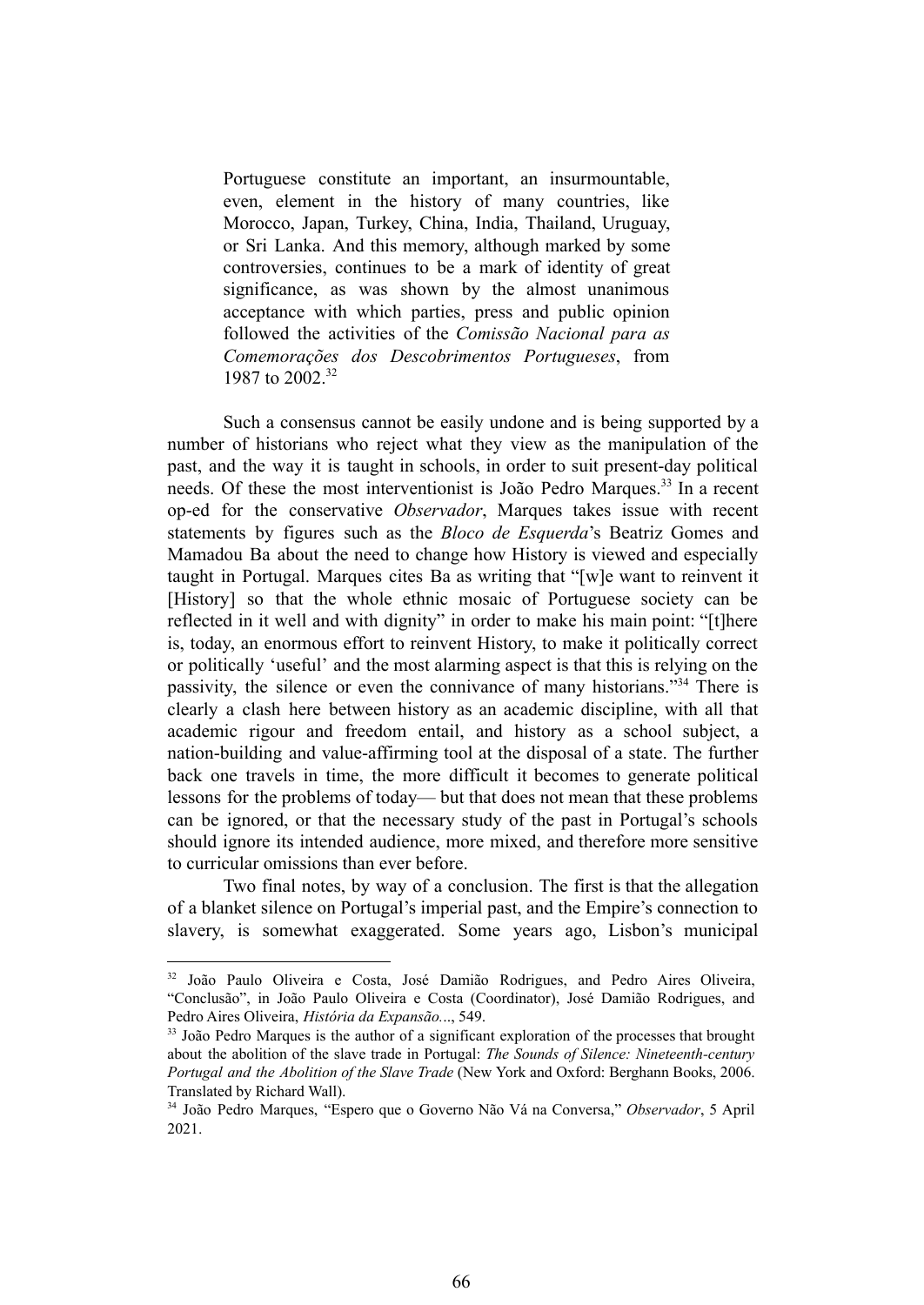authorities commissioned a memorial to the enslaved people transported by the Portuguese to the Americas. The winning design was chosen last year; it belongs to Angolan artist Kiluanji Kia Henda and it is destined for the Campo das Cebolas (now Largo José Saramago), on the Tagus river front. Entitled *Plantation: Prosperity and Nightmare*, it is composed of 540 black aluminium sugar cane plants, some as high as three metres. Behind the memorial is the desire to underline the economic motivations for slavery and it is due to be completed this year. Also significant as a reckoning with the past was the speech delivered by President Marcelo Rebelo de Sousa, at the yearly session of parliament which marks the anniversary of the 25 April Revolution.<sup>35</sup> Rebelo de Sousa ventured into the field of historical memory, a field that, in the past, has not always been kind to him.<sup>36</sup> His speech, deeply personal (Rebelo de Sousa recalling his father's role as Governor-General of Mozambique and Overseas Minister) moved the debate on Portugal's past by a considerable distance. He acknowledged, importantly, that the colonial war, started sixty years earlier, "was what it was because the decades which preceded it, the century that preceded it, the five centuries that preceded it, created or prolonged the contexts that would define and condition it." In other words, the war was the product of centuries of Portuguese history, not just the New State's short-sightedness. The time has come, the President explained, to engage in a thankless task— to stare the past squarely in the face and to reflect on it. Rebelo de Sousa noted how this should be done— avoiding anachronistic readings; learning to view the Portuguese through the eyes of the colonized; and accepting that for all Portuguese over the age of fifty these are profoundly personal matters, bound up with individual memories, triumphs and disappointments. Above all, Rebelo de Sousa pleaded for respect in the process: given its importance, the past should not be used as a political weapon, notably at a critical time like the present, marked by the Covid-19 pandemic and the resulting social and economic difficulties. With that respect will come, he suggested, a greater understanding among all sides: the veterans who had fought for "what they understood, or were made to understand, to be the national interest;" those who fought against them, African or Portuguese; those who "arrived with nothing after having devised a life that was, or became, impossible;" and all those who, in the newly independent countries, suffered the effects of civil war, a consequence of colonialism or the way in which decolonization occurred. "The 25 April," stated Rebelo de Sousa, "was

<sup>&</sup>lt;sup>35</sup>The text of the speech can be found at [https://www.presidencia.pt/atualidade/toda-a-atualidade/2021/04/discurso-do-presidente-da-re](https://www.presidencia.pt/atualidade/toda-a-atualidade/2021/04/discurso-do-presidente-da-republica-na-sessao-solene-comemorativa-do-47-o-aniversario-do-25-de-abril/) [publica-na-sessao-solene-comemorativa-do-47-o-aniversario-do-25-de-abril/.](https://www.presidencia.pt/atualidade/toda-a-atualidade/2021/04/discurso-do-presidente-da-republica-na-sessao-solene-comemorativa-do-47-o-aniversario-do-25-de-abril/)

<sup>&</sup>lt;sup>36</sup> In April 2017, visiting the island of Gorée, in Senegal, Rebelo de Sousa had noted how Portugal had abolished slavery in part of its territory in 1761. He recognized that it was only in the 19<sup>th</sup> century that abolition was extended across the whole of the Empire, but still much criticism was heaped on the President for not addressing squarely the country's role in the slave trade at such a sensitive location.